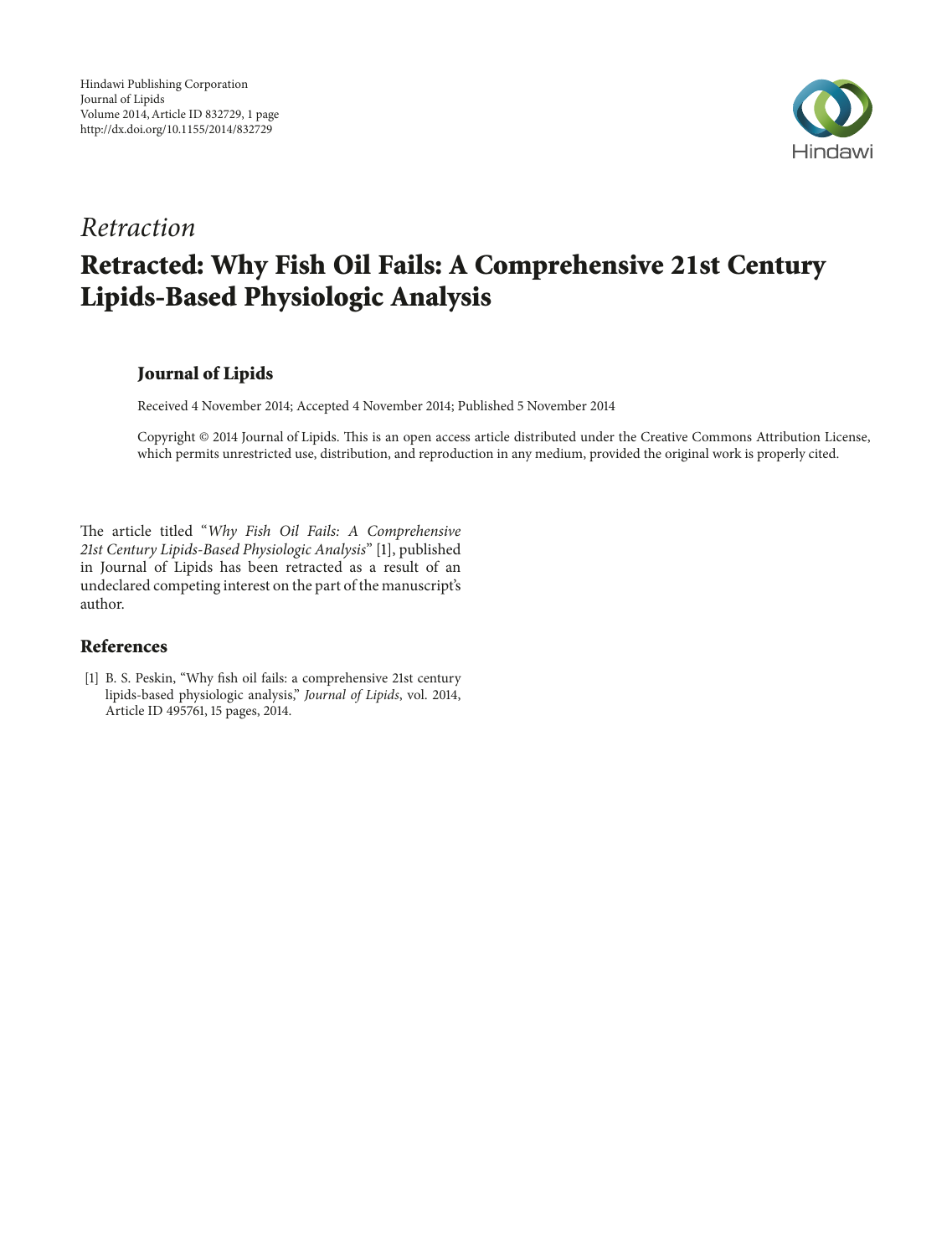

# *Review Article*

# **Why Fish Oil Fails: A Comprehensive 21st Century Lipids-Based Physiologic Analysis**

## **B. S. Peskin**

*Te International PEO Society, P.O. Box 56507, Houston, TX 77256, USA*

Correspondence should be addressed to B. S. Peskin; prof-peskin@peskinpharma.com

Received 26 September 2013; Revised 10 November 2013; Accepted 11 November 2013; Published 16 January 2014

Academic Editor: Angel Catala´

Copyright © 2014 B. S. Peskin. Tis is an open access article distributed under the Creative Commons Attribution License, which permits unrestricted use, distribution, and reproduction in any medium, provided the original work is properly cited.

The medical community suffered three significant fish oil failures/setbacks in 2013. Claims that fish oil's EPA/DHA would stop the progression of heart disease were crushed when The Risk and Prevention Study Collaborative Group (Italy) released a conclusive negative fnding regarding fsh oil for those patients with high risk factors but no previous myocardial infarction. Fish oil failed in all measures of CVD prevention—both primary and secondary. Another major 2013 setback occurred when fsh oil's DHA was shown to signifcantly increase prostate cancer in men, in particular, high-grade prostate cancer, in the Selenium and Vitamin E Cancer Prevention Trial (SELECT) analysis by Brasky et al. Another monumental failure occurred in 2013 whereby fsh oil's EPA/DHA failed to improve macular degeneration. In 2010, fsh oil's EPA/DHA failed to help Alzheimer's victims, even those with low DHA levels. These are by no means isolated failures. The promise of fish oil and its so-called active ingredients EPA / DHA fails time and time again in clinical trials. This lipids-based physiologic review will explain precisely why there should have never been expectation for success. Tis review will focus on underpublicized lipid science with a focus on physiology.

#### **1. Introduction**

The object of this review is to show how there could be no possible expectation of general patient beneft with prophylactic fsh oil use. It will be shown that the amount of EPA/DHA from routine fsh oil recommendations is 20Xs– 500Xs more than the body would naturally produce on its own from alpha-linolenic acid (ALA)—Parent omega-3.

Advances in quantitative analysis have been made in the 21st century which are not yet disseminated in the medical community; that is, the delta-6/-5 enzymes are not impaired in the general patient population, and the amount of EPA/DHA required on a daily basis by the brain is now known to be less than 7.2 mg/day. Neither extremely important fact was known in the 20th century.

Lipid physiology makes the following clear: (a) Marine oil's EPA/DHA spontaneously oxidizes at room temperature and more rapidly at normal body temperature—no level of antioxidants can stop this deleterious efect. (b) Fish oil blunts the insulin response and raises resting blood glucose levels. (c) Fish oil decreases critical prostacyclin (PGI2) in patients with atherosclerosis—a very bad outcome. (d) Fish oil rapidly

decreases arterial compliance—increasing "hardening of the arteries." (e) In contrast to researcher's expectations, fsh oil accelerates metastases in animals. (g) Fish oil's EPA/DHA do nothing to increase cellular and tissue oxygenation; to the contrary, marine oils increase infammation. (h) Marine oil consumption impairs mitochondrial functionality, making it an *anti*-antiaging substance.

The medical profession is unaware of or is not acknowledging the lipid science unequivocally showing the great harm that marine/fsh oil's supraphysiologic amounts of EPA/DHA cause. As will be shown, the claim that prophylactic use of marine oil produces positive patient results is completely counter to 21st century lipid science.

# **2. Fish Oil Fails Extensively in Clinical Trials, but These Failures Are Often Underpublicized: Three Significant 2013 Fish Oil Failures**

Since many medical professionals are under the wrong impression that fsh oil incontrovertibly works, it is instructive to make clear there *are numerous recent and not so recent*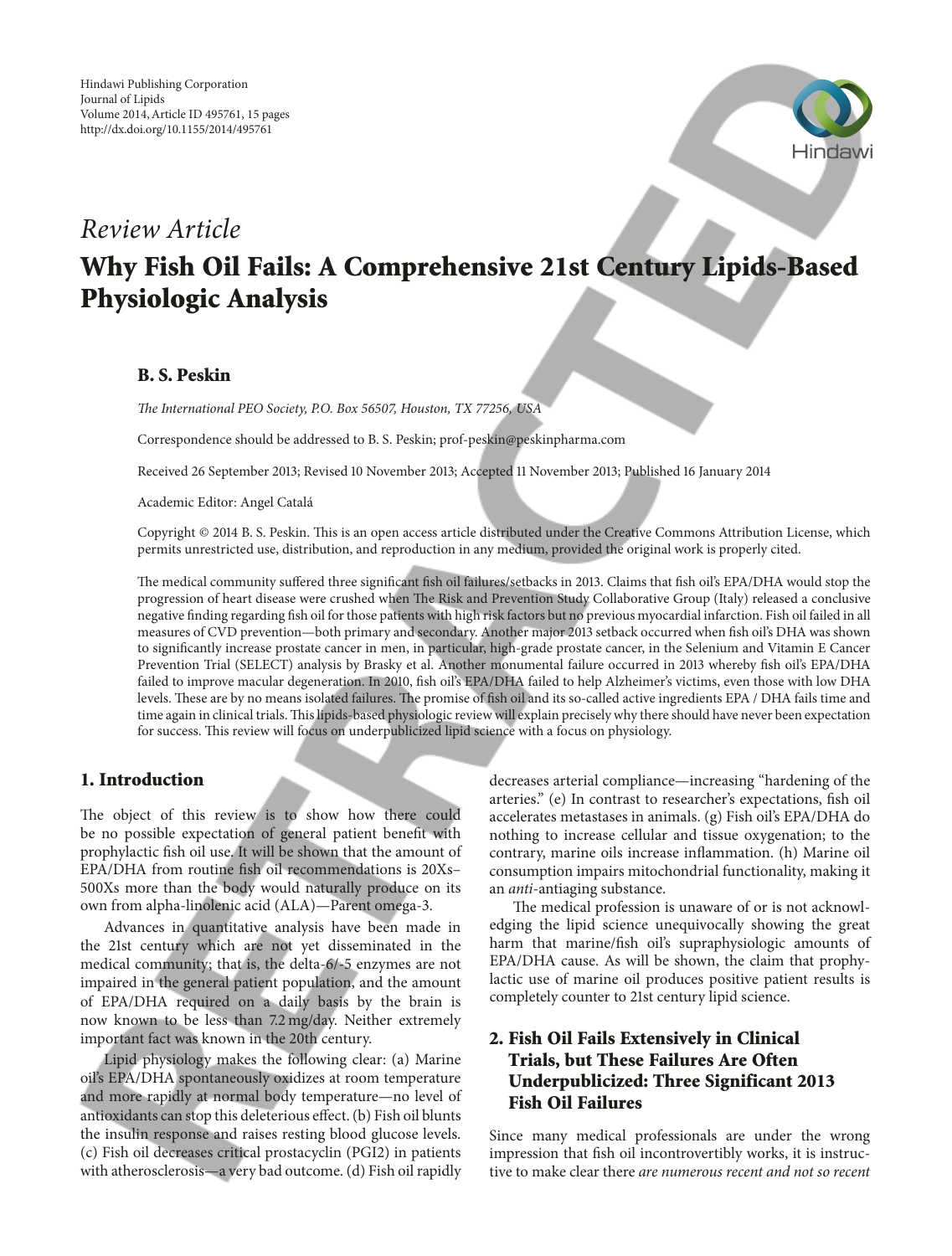*marine oil/fsh oil failures occurring across all clinical areas.* There are more (underpublicized) failures than (supposed) successes. These failures should cause great pause.

Three highly significant fish oil failures occurred in 2013. In May 2013, The Risk and Prevention Study Collaborative Group (Italy) released a conclusive negative fnding regarding fsh oil for those patients with high risk factors but no previous myocardial infarction. Fish oil failed in all measures of cardiovascular disease (CVD) prevention—both primary and secondary [1]. This study was so conclusive that Eric Topol, MD, Editor-in-Chief of Medscape and Medscape's Heartwire for cardiologists, issued a new directive to patients to *stop taking fsh oil*, that is, long-chain EFA metabolites of EPA/DHA [2]. The July 2013 landmark article published in the *Journal of the National Cancer Institute* entitled "Plasma Phospholipid Fatty Acids and Prostate Cancer Risk in the SELECT Trial" [3] confrmed prior post-2007 fndings of increased prostate cancer risk among men with high blood concentrations of long-chain metabolites of  $\omega$ -3 fatty acids from fish oil studies  $[4, 5]$ . The authors warned, "The consistency of these fndings suggests that these fatty acids are involved in prostate tumorigenesis. Recommendations to increase *LC-3PUFA* (marine oil's EPA/DHA) intake should consider its *potential risks*." The May 2013 trial [6] showed that macular degeneration victims were not helped by fsh oil's significant DHA content. The year 2013 was very bad for fish oil fndings. Why the failures?

# **3. Pre-2007 Studies Were Poorly Conducted and Inconsistent with the Science**

In a 2012 meta-analysis regarding cardiovascular disease, reviewing 1,007 articles, only 14 studies met the criteria of randomization, double blindness, and placebo control [7]. Clearly, an enormous number of poorly conducted studies in the journals have conclusions that cannot be relied on and are misleading physicians and researchers worldwide. Studies should be used to confrm the physiologic, lipid science, not to be counter to it as many pre-2007 studies were.

In researchers' haste to offer patients a new, effective treatment, fsh oil "successes" were highlighted and its failures downplayed. However, post-2007 "studies" of fish oil show signifcant accumulated failure [8]. When well-controlled studies and experiments are performed, as was done in Harvard Medical School's 1995 experiment giving one group of patients fsh oil and a control group olive oil, CVD progression did not lessen with fsh oil [9]. Fish oil fails; it has to as the science below confrms.

# **4. EFAs: Parent Essential Oils (PEOs) and Derivatives**

There are only two true 18-chain carbon essential fatty acids (EFAs): linoleic acid (LA) with two double bonds and alphalinolenic acid (ALA) with three double bonds. Neither can be manufactured in the body; both must come from food.

Longer-chain metabolites are synthesized from LA and ALA. These long-chain metabolites—not essential and often incorrectly termed "EFAs"—are correctly termed "derivatives." For example, common derivatives of the omega-3 series are EPA (eicosapentaenoic acid) with fve double bonds and DHA (docosahexaenoic acid) with six double bonds. To clarify the issue, I term LA and ALA "Parent Essential Oils" (PEOs) or "Parents." I properly term all of their long-chain metabolites "derivatives." The body makes these important derivatives from Parents "as needed" in *naturally minute amounts*. The literature often fails to clearly distinguish these two vastly diferent substances.

*4.1. Most Parents Stay as Parents.* A major mistake was made in the 20th century, which misdirected researchers. It was *wrongly assumed* that the vast majority of "Parents" would be converted into "derivatives." This did not occur, causing the medical research community to proclaim that there were ubiquitous metabolic defciencies impacting the delta-6 and delta-5 desaturase enzymes in the general population. This has been shown to be categorically false by advanced 21st century quantitative methods (described later). In humans, no more than one percent (1%) of Parents are *naturally converted* into derivatives. Fish oil mania wrongly (and hazardously) assumes the converse.

# **5. Fish Oil Impairs Normal Cellular Physiology: Pathophysiologic Disorders Are Expected**

Theoretically (and in clinical experiments) fish oil supplements, in their "normal" although supraphysiologic amounts (calculated below), cause changes in membrane properties that impair oxygen transmission into and through the cell [10]. Physicians and other health professionals often prescribe these supraphysiologic amounts, deleteriously altering phospholipids of cell and mitochondrial membranes.

As will be detailed later, nonfunctional LA-based trans fats, oxidized LA entities, and *inappropriate omega-6/omega-3 ratios (caused in part from normally recommended, yet supraphysiologic, marine oil supplementation)* are all potential sources of unsaturated fatty acids—in particular, LA (Parent omega-6)—that can disrupt the normal membrane structure, signifcantly increasing the potential for cancer [11]. All of the supraphysiologic, excess EPA/DHA cannot be betaoxidized away. Thus a significant amount of the excess will be physiologically incorporated into all cell membranes, detrimentally.

# **6. Arterial Intima: Endothelial Tissue Comprised of Epithelial Cells—CVD Explained**

The innermost lining of arterial intima is endothelial tissue, comprised of epithelial cells containing signifcant LA, but no alpha-linolenic acid (ALA) [12, 13]. A signifcant biologic efect of oxidized LDL is its cytotoxic efect on cultured endothelial cells directly lining the arterial wall [14]. Dietary LA becomes adulterated (peroxidized) from food processing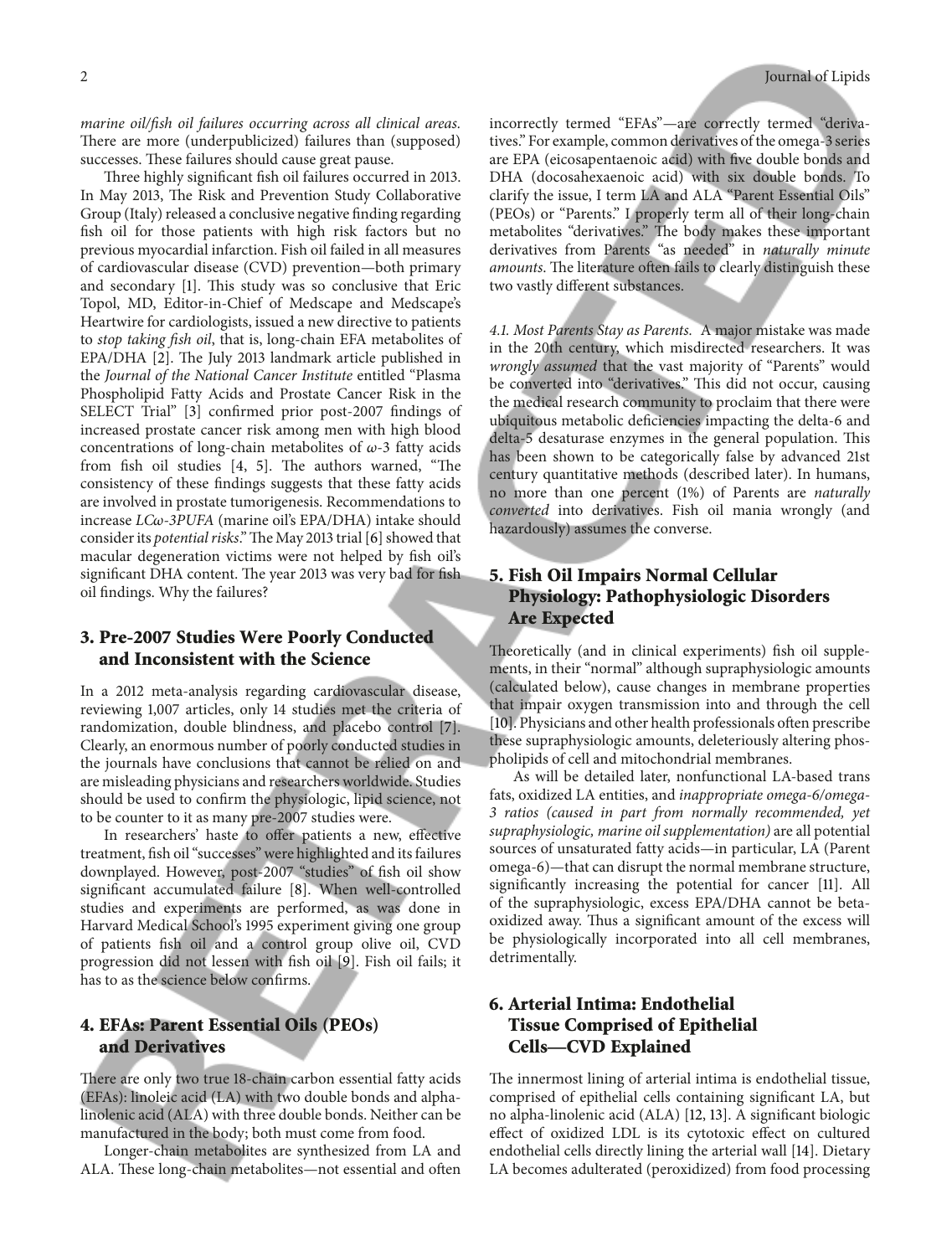(described later) and deposited in arterial intimal cell membranes and leads to abnormal oxidation at the vascular injury site, thus causing injurious infammation.

In this case, *abnormal oxidation,* caused by ex vivo radical induced lipid peroxidation (adulteration) of LA, involves formation of a hydroperoxide from LA by abstraction of a hydrogen atom as a radical from the doubly allylic methylene group between the two double bonds, followed by the addition of oxygen, a diradical, to make a hydroperoxide radical, which can then pick up another reactive hydrogen atom, perhaps from another LA molecule, to form the hydroperoxide. This, in turn, may break the O-O bond to form an alkoxide and a hydroxyl radical, which can continue to make more undesirable oxidized products [15]. Therefore, atherosclerosis can be prevented/arrested if endothelial cells remain fully functional [16].

Although lipid peroxidation can be caused by injury to tissue or aging, it does not have to be initiated in this fashion. Furthermore, a bivalent metal ion can cleave the O–O bond; nonfunctionality can occur from the commercial processing of the linoleic oil (LA).

# **7. Bis-Allylic Bonds: Fish Oil's Spontaneous Oxidation (Rancidity) at Room Temperature and In Vivo**

Polyunsaturated fatty acids including LA contain the system HC=CH-CH<sub>2</sub>-CH=CH. Long-chain fatty acids contain bis*allylic* hydrogens whereby the –C=C– units are separated by a single-bonded  $-C-$  (carbon) atom. The hydrogen atoms attached to each of these intermediate –C– atoms are called *bis-allylic* hydrogens and have the lowest C–H (weakest) bond-energies of the fatty acid chain. The weak bond makes them *enormously susceptible* to attack by reactive oxygen species (ROS) generated elsewhere in the body [17]. Because of the fve double bonds in EPA and six double bonds in DPA, these metabolites are highly sensitive to temperature.

In particular, DHA, with its 6 double bonds, contains 5 bis-allylic bonds and is therefore *320 times more susceptible to oxidative attack,* that is, becoming rancid, than monounsaturated oleic acid (18 : 1), which has no bis-allylic hydrogens in its chain. A saturated fat membrane containing just 5% DHA (fsh oil) is 16 times more susceptible to peroxidative damage [18]. Fish oil's DHA is 7 *times more susceptible* to peroxidative damage than LA (Parent omega-6), the most signifcant fatty acid by both weight and functionality in the cell's bilipid membrane. The shifting of the body's antioxidants *required to combat this physiologic insult causes a shortage elsewhere.* This fact should cause the medical community great concern. Keeping tissue fuid in frigid waters is not a physiologic concern of humans.

*7.1. Marine Oils Keep Membranes of Fish Fluid in Frigid* Waters. The following underpublicized medical fact goes a long way toward explaining marine oil's tremendous cancercausing potential in humans. Fatty, cold-water fsh (the type we are told is best) live in temperatures as low as 32<sup>∘</sup> F, *but warm-water fsh may live in 70*<sup>∘</sup> *F waters and have 14Xs less*

*EPA/DHA content than their cold-water relatives* [19]. At normal human physiologic temperatures, fsh oil spontaneously becomes rancid (as the above section detailed).

A human placed in ice-cold, frigid waters would sufer hypothermia, freeze, and likely die. Fish do not freeze because they have signifcantly higher levels of the EFA derivatives EPA and DHA than those in humans.

Our ambient and physiologic conditions are not similar to that of fsh. Marine/fsh oil researchers did not consider this important fact. EPA/DHA acts as "biological antifreeze" to fsh living in frigid waters. Humans do not require such copious amounts because we have an internal temperature of 98.6°F. The deleterious effects when humans consume supraphysiologic amounts of marine oil's EPA/DHA are described next.

# **8. Primary and Secondary Lipid Oxidation and Hydroperoxides**

There is much to know regarding specific lipid oxidation markers. Oxidative rancidity occurs in 3 distinct stages/phases: initiation, propagation, and ultimately termination. During the initiation stage, molecular oxygen combines with unsaturated fatty acids to produce hydroperoxides and free radicals, both of which are very reactive. Heat and light increase the rate of all phases. Then, the products of this stage react with additional lipids to form other reactive chemical species—often termed "autooxidation." In the fnal termination (secondary) phase, relatively unreactive compounds are formed, including hydrocarbons, aldehydes, and ketones. Quantitative measure of all phases is required for a complete picture.

*8.1. Malondialdehyde (MDA)/p-Anisidine Increases with Fish Oil/Marine Oil.* Supplementation with polyunsaturated fatty acids in particular, EPA/DHA, as opposed to saturated fatty acids, results in a *statistically signifcant increase in lipid peroxidation in the plasma and liver*. Fish oil ingestion raises levels of extremely harmful malondialdehyde (MDA) [20]: "Ingestion of CLO [cod liver oil] was associated with an increase in MDA excretion in all six subjects. The mean increase of 37.5%, from 24.5  $\pm$  3.5  $\mu$ g to 34.7  $\pm$  2.5  $\mu$ g MDA (mean + SEM), was [statistically] signifcant and CLO ingestion again was associated with *an increase in MDA excretion in all subjects.* The mean increase of 54.3%, from 31.7  $\mu$ g to  $49.1 \,\mu$ g MDA/sample was highly significant." Parent omega-6 (LA) undergoes—like all PUFAs—lipid peroxidation, but the amount of MDA produced is much, much lower than that by oxidation of EPA or DHA because MDA production requires at least 3 or more double bonds in a molecule.

The p-anisidine test measures the aldehyde content generated during decomposition of hydroperoxides. It correlates well with volatile substances. Volatile aldehydes and other later-stage aldehydes leave behind a nonvolatile product that the p-anisidine test measures well (via correlation). "Pristine" *fsh oil can have an allowable p-anisidine value of 19, clearly showing signifcant secondary stage oxidation* [21], whereas a PEO formulation*without fsh oil is closer to a p-anisidine value*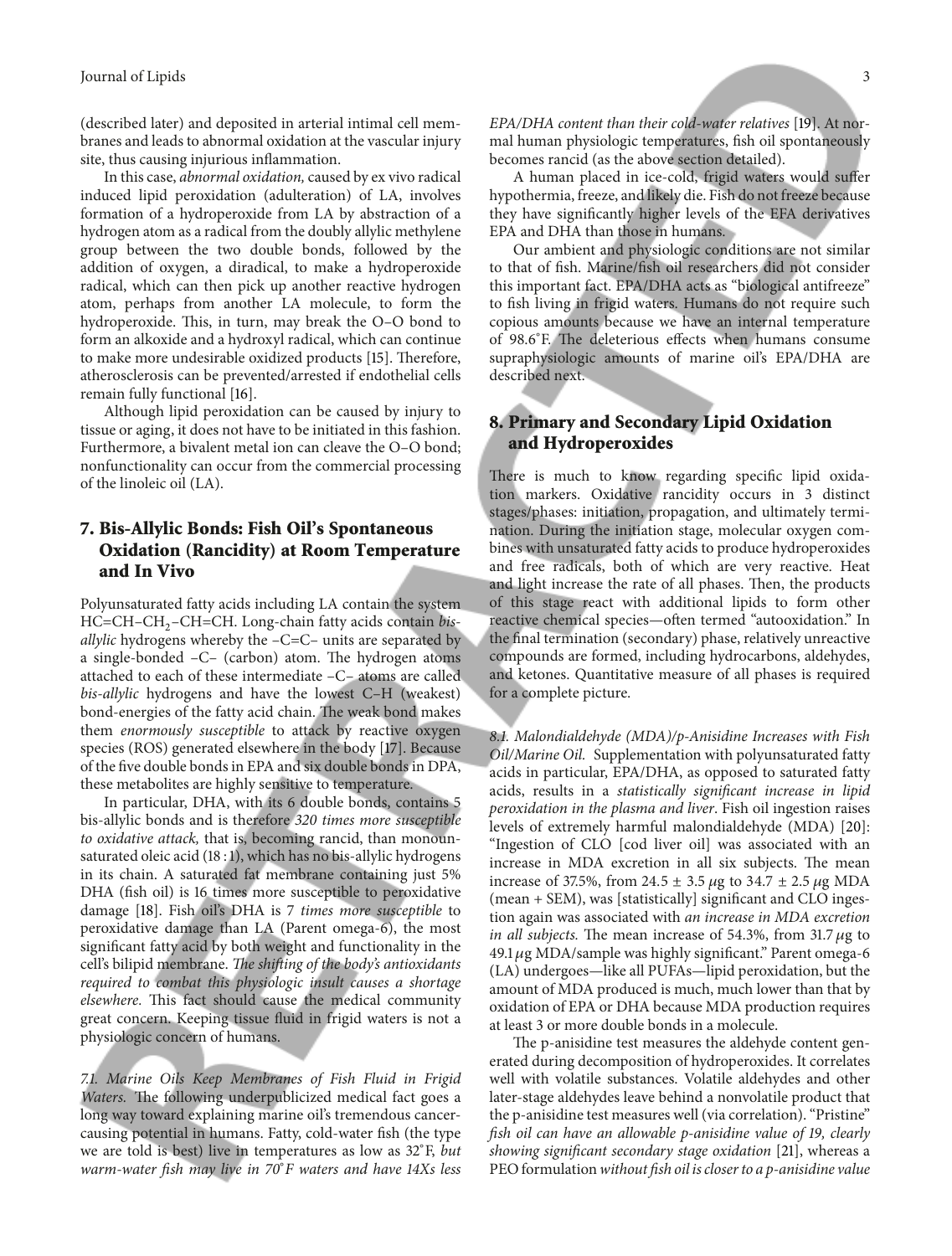*of 4*—confrming fsh oil's substantial inherent propensity to become rancid at room temperature.

*8.2. Tiobarbituric Acid Reactive Substances (TBARS) Increase with Fish Oil/Marine Oil.* A 2000 study reported in the *American Journal of Clinical Nutrition* found that plasma TBARS (substances which react to the organic compound thiobarbituric acid and which are a result of lipid peroxidation) were >*21% higher afer fsh-oil supplementation* than afer sunfower-oil supplementation (containing Parent LA, not derivatives) and 23% higher than after saffloweroil supplementation (containing Parent LA, not derivatives). The article explored the limitations of the various assays available for the measurement of lipid peroxidation in vivo, including the F2-isoprostane assay's inability to provide direct information about the peroxidation of 20:5n-3 (EPA) and 22:6n-3 (DHA) [22]. Fish oil oxidizes in plasma, producing numerous deleterious products. This long-term damaging efect is cumulative.

*8.3. Clinical Proof and Verifcation of Fish Oil's Harmful Oxidation.* Regardless of antioxidant level added to the fsh oil supplement, rancidity/peroxidation upon ingestion (in vivo) becomes a very signifcant and problematic issue. Oxidation of EPA leads to generation of a mixture of aldehydes, peroxides, and other oxidation products. Highly polyunsaturated, long-chained EPA and more so with DHA, due to its additional double bond, is readily oxidized at room temperature even in the absence of exogenous oxidizing reagents. Importantly, in vivo, a large increase in tissue and plasma accumulation of fatty acid oxidation products is noted in subjects consuming fish oil even after addition of antioxidant supplements to the diet—this efect strongly suggests extensive oxidation of omega-3 fatty acids such as EPA in vivo. This deleterious effect is true as evidenced by the trial in which a 14% decrease in life expectancy occurred in those animals fed fsh oil [23].

In humans and primates such as the monkey, no quantity of in vivo antioxidants will stop EPA/DHA damage as measured by *lipofuscin*, the peroxidized "age spots." Lipofuscin was three-fold (3Xs) greater in the livers of monkeys fed fsh oil. Furthermore, another measure of oxidative damage, the levels of basal thiobarbituric acid reactive substances (TBARS), was four-fold (4Xs) greater than that of the monkeys fed corn oil with no EPA/DHA. The researchers found that even a ten-fold (10Xs) increase in alpha-tocopherol, a potent antioxidant, was not fully able to prevent the peroxidative damage from fish oil [24].

#### **9. Inflammation and the Cancer Connection**

As per the above details, oxidation of marine oil's EPA/DHA is inherently infammatory. Infammation is now seen as causal to cancer as it is to CVD: "The connection between inflammation and cancer has moved to center stage in the research arena" [25]. This rewriting of the textbooks comes from one of the world's most renowned cancer researchers, Robert Weinberg of MIT (originator of the term "oncogene"), causing him

to revise his leading textbook, *The Biology of Cancer* (Garland Science, 2006), to reflect this new understanding.

Prior sections detailed how fsh oil causes infammation in vivo because EPA/DHA spontaneously oxidize at room temperature and much more quickly at body temperature. Their harmful hydroperoxide products become incorporated in esterifed cholesterol and it is well known in cardiology that *oxidized* cholesterol causes the infammation leading to CVD. Increased cancer is expected with increased consumption of marine oils.

The inflammation/cancer connection is supported with the fnding that asbestos causes infammation, reported in 2010 in *Medical News Today*. "For the past 40 years researchers have tried to understand why asbestos causes cancer. This research *emphasizes the role of inflammation* in causing diferent types of cancer" [26, 27].

Infammation alone, regardless of initiating conditions, accelerates cancer proliferation. Since 2007, cancer researchers understand and acknowledge that the fundamental, *prime cause of cancer is infammation*, not genetics [28–30]. A further infammation/cancer connection was reported in *Cancer Epidemiology, Biomarkers & Prevention in 2005*, with the statement that "There is a growing body of evidence supporting the role of*chronic infammation* with prostate carcinogenesis and thus the associations of transfatty acids with increased infammatory response may explain their associations with prostate cancer risk" [31]. The SELECT [3] showed that marine oil's DHA was more infammatory than trans fats.

## **10. Parent-to-Derivative Amounts and Metabolism**

What percentage of PEOs does become converted (naturally) to long-chain metabolites such as EPA and DHA? This important question must be addressed and answered before their correct supplemental dosage (if any) can be determined. This fundamental research was neglected concerning marine oils, which tragically led to recommendations of *haphazard supraphysiologic overdoses* of marine oil's EPA/DHA.

New, twenty-frst century quantitative research from both NIH and USDA shows considerably lesser amounts of natural DHA conversion/usage from ALA than the medical community has been led to believe. These findings will be upsetting to those health professionals recommending fsh oil prophylactically. The conversion amount is much less than the medical field assumes: it is less than 5%—often less than 1%—with at least 95% of PEOs staying in Parent form. Tis singular mistake of assuming very high conversion amounts, whereas in actuality their conversion amounts are extremely low, led to the irrational fish oil mania.

Contrary to wrong dogma, the enzymes that produce PEO derivatives (the delta-6 and delta-5 desaturase enzymes) are *not impaired* in the vast majority of patients [32]. Conversion of ALA (Parent omega-3) to DHA is unlikely to *ever normally exceed 1% in humans* [33].

Research at the United States Department of Agriculture's USDA Food Composition Laboratory (2001) reported *a natural net conversion rate of a mere 0.046% of ALA to DHA and 0.2% to* EPA—not the highly misleading 15% conversion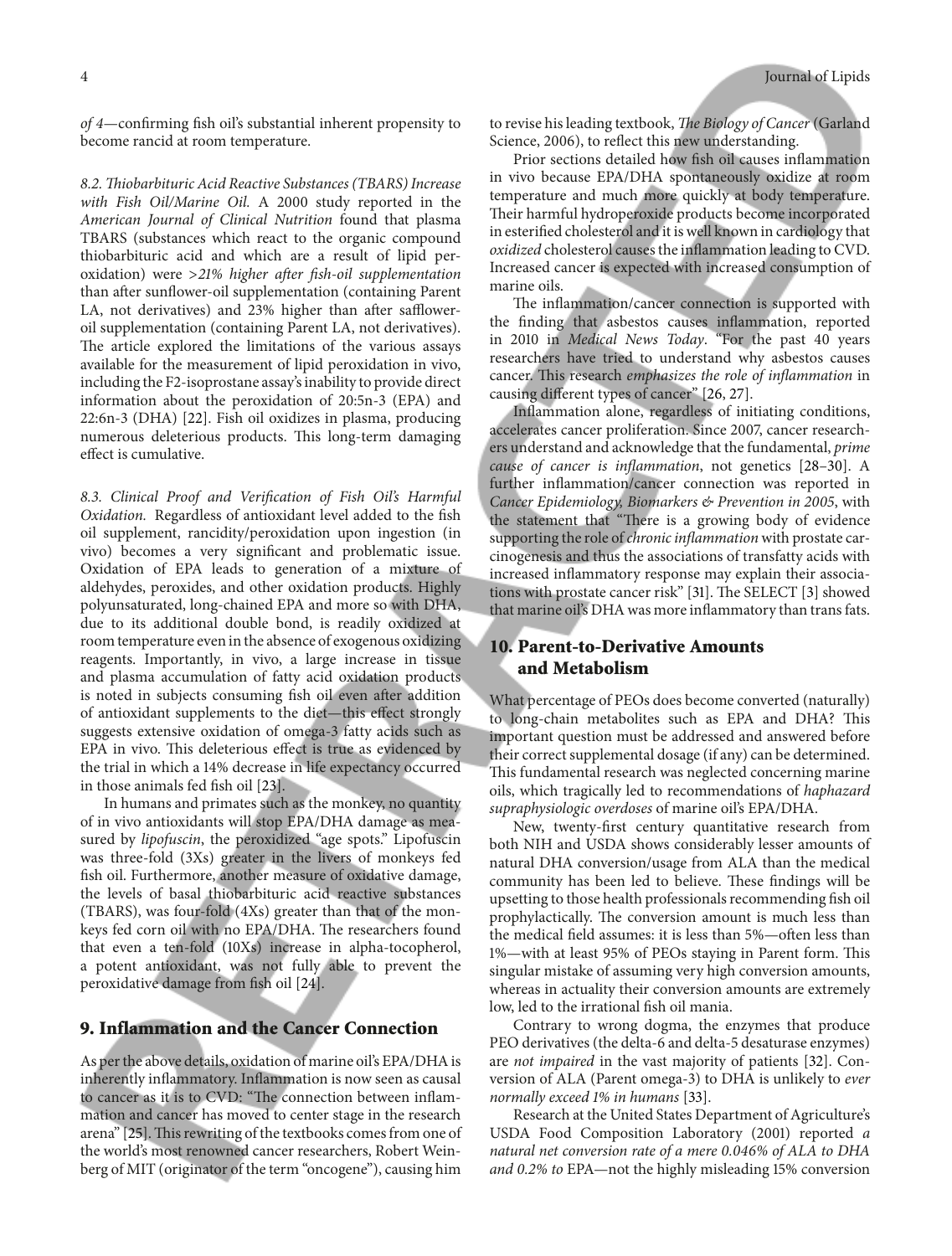rate that is often quoted [34]. This is a mistake of nearly 2 orders of magnitude (100-fold). In 2009 NIH researchers determined the amount of DHA utilized in human brain tissue to be a mere  $3.8 \text{ mg} \pm 1.7 \text{ mg/day}$ . Therefore, based on the variance, brain tissue in 95% of all subjects, allowing for variation in brain size, would consume no more than 0.4 mg–7.2 mg of DHA per day [32].

*10.1. No Delta-6/-5 Desaturase Widespread Impairment in (Average) Patients.* Highly accurate, quantitative experiments were performed showing that both animals and the average healthy person are quite capable of metabolizing adequate amounts of DHA from Parent omega-3 (ALA).

As will be clearly demonstrated, there is no widespread impairment in the typical patient whatsoever; the normal conversion amounts are simply very low. *These conversion amounts are extremely small and naturally limited.* This mistake often leads to suprapharmacologic recommendations and can potentially overdose patients by factors of 20-fold to 500-fold, depending on specifc supplement and amounts prescribed.

Because the body cannot oxidize away these tremendous overdoses of EPA/DHA, they become incorporated into tissue and organs with deleterious efects as confrmed by the skyrocketing increase in all epithelial-based cancers (described later). Supraphysiologic amounts are forced into tissue, causing gross physiologic imbalance and great potential for harm.

An important experiment measuring plasma fatty acids in 62 fre fghters concluded that the consumption of ALAenriched (Parent omega-3) supplements over a 12-week period elevated levels of long-chain metabolites EPA and DHA.Tis experiment unequivocally showed the *unimpaired* effectiveness of ALA *conversion* from Parent omega-3. The researchers further stated that the general population could achieve the amounts of ALA required to obtain these efects by modifying their diet, ensuring adequate ALA (Parent omega-3) [35].

10.2. Vegans-Consuming No Fish-Produce Sufficient DHA. Even vegetarians consuming little or no fish had acceptable EPA/DHA levels [36]. This is a group that absolutely would be expected to manifest gross neurological abnormalities, including both visual impairment and cognitive impairment, yet there is no clinical evidence of such neurologic and cognitive abnormalities in vegetarians [36, 37].

Confrmation in 2010 showed that vegetarians with an intake of 0.3% DHA compared to fsh eaters produced 85% of the EPA levels and 83% of the DHA levels that consumers of fish did. These amounts are within the "normal" ranges [37].

*10.3. Rodents Have a 50-Fold Safety Margin: Would Not Humans?* Rats fed a DHA-free but  $\alpha$ -LNA (n-3 PUFA) (Parent omega-3) adequate diet naturally produced from Parent omega-3 (ALA) ffy times (50Xs) more DHA than their brains required [38]—an enormous "safety factor." Certainly, nature would ensure humans the same margin of safety shown to a rodent. This result in an animal species clearly

supports highly quantitative 21st century research from the National Institutes of Health (NIH) fnding extremely low yet adequate—natural conversion rates in humans [32].

# **11. Amounts of EPA/DHA in Fish Oil Supplements: Pharmacological Plasma Overdoses**

Given the above analyses, how much EPA/DHA does the typical marine oil/fsh oil supplement provide? An average 1,000 mg health-food-grade fsh oil capsule contains approximately 180 mg EPA and 120 mg DHA. Pharmaceutical-grade versions contain higher doses. Furthermore EPA ⇔ DHA. This is not the case with PEOs. They are unidirectional. The American Heart Association states that those with documented CHD are advised to consume about 1 gm (1,000 mg) of EPA + DHA per day. Is this advice rational? No.

As an example, using the USDA food composition research formulas covered earlier, if patients consumed a supplement of 600 mg of Parent ALA, they would naturally convert it to EPA by no more than the (generous) factor of  $0.25\% = 1.5$  mg EPA and  $1.5$  mg  $\times 0.63 \times 0.37 = 0.35$  mg to DHA in patient plasma. Therefore, just one capsule provides the amounts shown in the analysis below, and many people are overdosing even more by taking 2 to 4 fsh oil capsules each day, likely in part because the cardiology and heart recommendations are ofen "EPA + DHA ranging from 0.5 to 1.8 grams per day." What overdose does this translate to?

*11.1. Potential EPA/DHA Overdoses Are Frequent. Potential Overdose* equates to the following plasma overdoses: EPA = 180 mg/1.5 mg = 120 *times overdose* and DHA =  $120 \text{ mg}/0.35 \text{ mg}$  = 340 *times overdose*. These facts should cause great pause and concern. (Technically, a bit more is required for additional metabolic pathways aside from direct tissue incorporation like prostaglandin production, but it is not a signifcant amount by weight on a daily basis.) The medical community and most physicians and other health professionals may unknowingly be overdosing patients prophylactically with supraphysiologic supplemental amounts of omega-3 derivatives.

# **12. The Significant Problem: Radical Induced Lipid Peroxidation—Food Processors Require Long Shelf Life**

Radical induced lipid peroxidation (adulteration) of omega-6 fats—in particular, LA—is created by food processors' need for long oil life during frying and baking, especially because their use of saturated fats is avoided. Omega-3 fats are never used in cooking; they are far too reactive.

Abnormal peroxidation of the Parent omega-6 oil (LA), therefore, is the core of the EFA-based deficiency. It has nothing to do with marine oils and everything to do with the adulteration of the plant-based Parent essential oil, LA. For example, trans fats—to some extent—are found in all commercial restaurants, supermarkets' prepared food and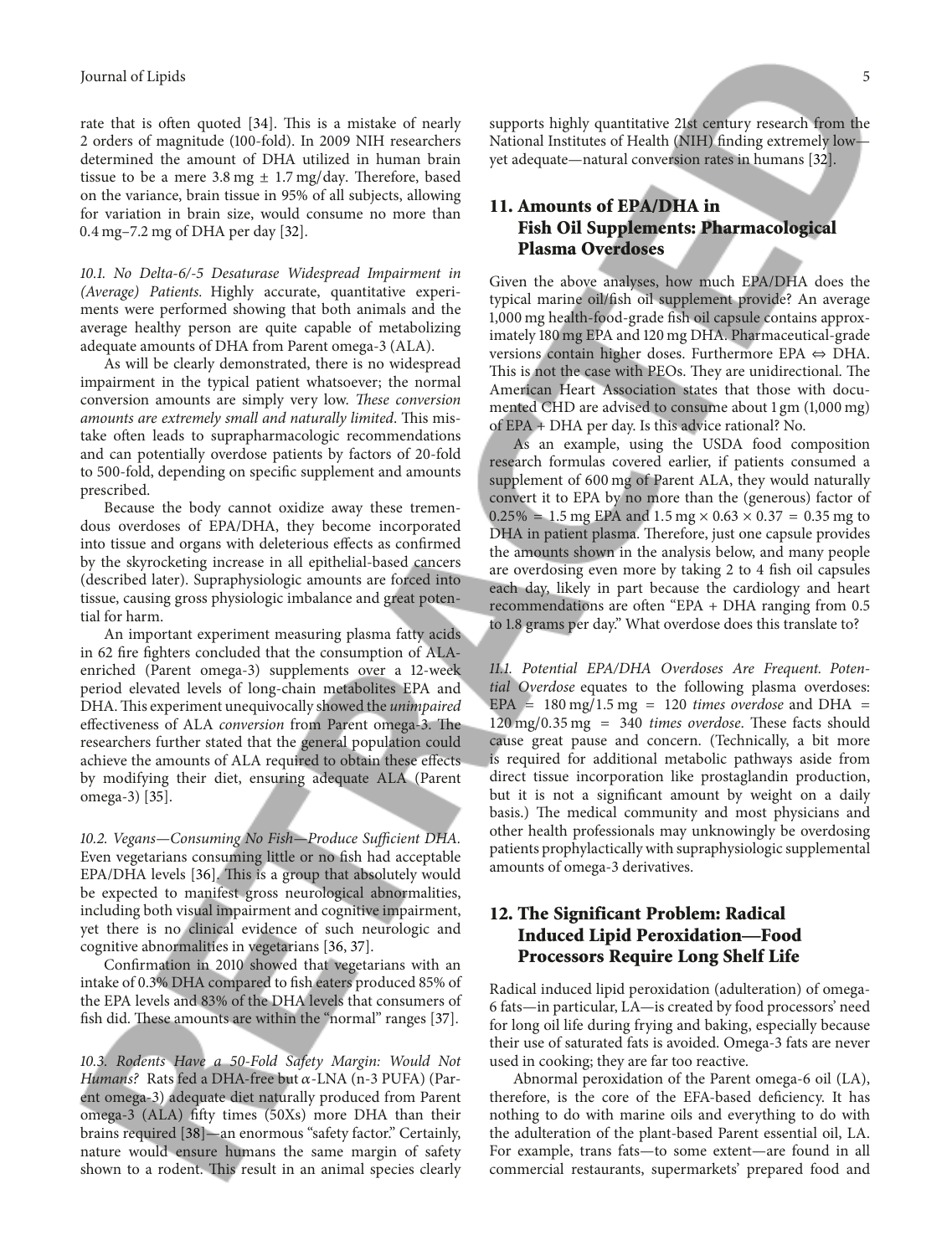frozen food sections, and even in fne-dining restaurants' frying oils. The substrate for trans fats is Parent omega-6  $(LA)$ . Just 0.5 grams of a 1% trans fat containing adulterated oil (a conservative amount) is very harmful to humans. Even with the FDA's 2014 ban on trans fats, the FDA allows <0.5 grams/serving to be labeled as zero (0). Yet, this apparently negligible amount contains enough trans fats to overpower each cell in the body by a factor of approximately 3,600 [39].

*12.1. Cellular Oxygenation Maximized with Unadulterated LA—Parent Omega-6.* Marine/fsh oils do nothing to promote cellular oxygenation in the mitochondria—this is a key role exclusive to Parent omega-6 (LA) [10, 40]. Marine oils, due to their inherent infammatory property in vivo, cause the opposite of the desired efect and are therefore deleterious.

*12.2. Pathophysiology Efects from Damaged Cell Membranes Caused by Radical Induced Lipid Peroxidation.* With functional LA defciency there is an enormous increase in permeability of epithelial tissue and an increase in capillary fragility, further explaining the pathophysiology of CVD and how it may be prevented [41]. Oxidation of LDL-C causes signifcant depletion of LA (Parent omega-6) [14]. Because LDL cholesterol is the transport vehicle for PEO delivery into the cell (described below), LDL cholesterol will transport LA into cells, whether the LA is defective or not (such as oxidized or trans entities).

Of great importance is the fact that with ingestion of marine/fsh oil (EPA/DHA) there was a corresponding decrease in tissue's LA, causing pathophysiologic deficiency [42].

## **13. Tissue Incorporation of Dietary Fats is Proportional to Consumption**

The concentration in adipose tissue triacylglycerols is *roughly proportional* to dietary concentration and is now frequently used as a *measure of relative dietary intake*. It has been long known that the fatty acid composition of the diet can infuence membrane fatty acid composition [43, 44].

Fortunately, tissue alteration caused by supraphysiologic amounts of marine oil consumption can be remedied. Once removed, it takes 18 weeks to fully rid patients of the negative effects of fish oil [45].

## **14. Failure of LDL Cholesterol to Prevent CVD**

It is now well known that LDL-C level, in and of itself, is not predictive of a cardiovascular event. This should not be a surprise, as the body has no plasma LDL-C sensor. This is not a "genetic defect" or oversight since the body has numerous sensors, such as for plasma blood glucose levels in nondiabetics, ranging from 70 to 90 mg/dL. This extremely tight tolerance of plasma glucose levels is 1 part in 1,000—approximately 0.1%. Since there is no hormonal-limiting metabolic factor for LDL-C, it must be viewed as a "dependent" variable, determined as a function of many other biological factors not independent of them—as previously thought.



Studies confrm this fact. A review of a cholesterol/CVD causal efect categorically failed: among 12 populations with similar cholesterol levels clustered around "normal" levels— 5.70 to 6.20 mmol per liter (220 to 240 mg per dL), the blood pressure readings and the *serum cholesterol levels were not predictive of ischemic heart disease mortality* [14]. If there were a causal correlation, then a 10% reduction should have had signifcant positive efects; it did not. Nothing has changed today regarding LDL-C's dismal success rate in both predicting and lowering patient CVD.

#### **15. Lipids Are Variable in Tissue Composition**

The significant variable in tissue is its lipid structure. Although the genetics of a particular species precisely specify cellular structure, its lipid composition can vary signifcantly—in particular, when suprapharmacologic amounts of long-chain metabolites are consumed, such as the case with fsh oil supplements. A pharmacologic overdose cannot completely be oxidized away for energy or otherwise. Consequently, much of "the overdose" is forced into tissue composition, causing an improper structure—often in maintaining a linear relationship as does plasma and liver and as do RBCs [44, 46, 47]. Cellular bilipid membrane structure and its LDL-C structure warrant intense investigation.

Each of the approximately 100 trillion cells in the human body consists of a bilipid membrane. Importantly, PEOs comprise 25–33% of their polyunsaturated lipids [48]. Additionally, every mitochondrion, typically a hundred to thousands per cell, contains them, too [49, 50]. PEOs can be considered the "brick and mortar" of every cell, tissue, and organ, including mitochondria. In contrast, aside from the brain, eyes, and nervous system, most tissue and organs contain few derivatives like EPA/DHA.

#### **16. Variability in LDL-C**

The structure of LDL-C is complex. Its cholesteryl ester is key (Figure 1). The structure of cholesterol itself never changes, merely its esterifed moiety—the acyl side chain. That is a big difference that many in the medical community may not appreciate. This is a simple condensation reaction, removing the water, catalyzed by the enzyme ACAT (acyl CoA: cholesterol acyl transferase) between a fatty acid and cholesterol. "R" symbolizes the hydrocarbon portion of the fatty acid. For example, if oleic acid were esterifed with cholesterol, then R would be  $-C_8H_{17}=CH-C_7H_{14}$  with the double bond in cis confguration.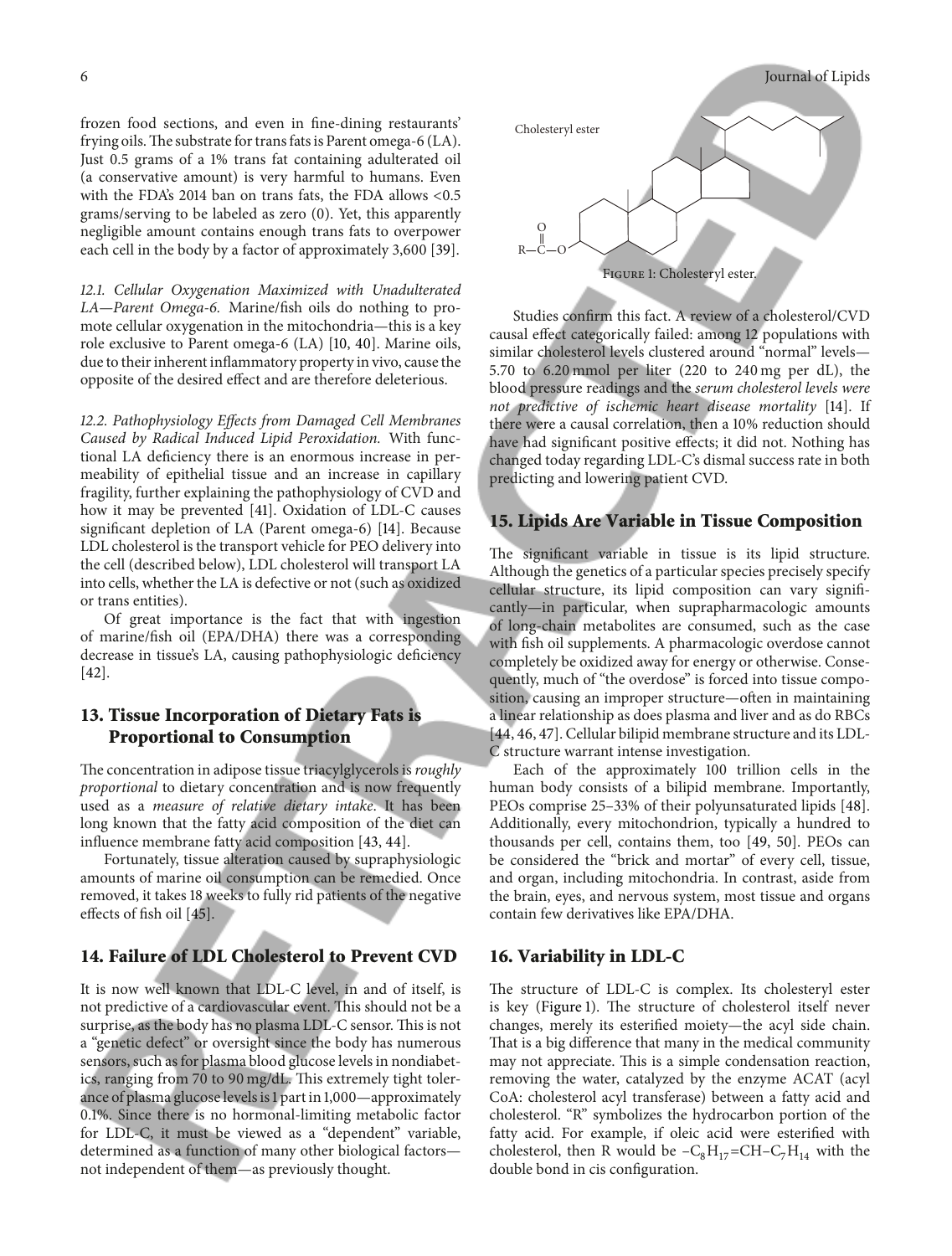

Figure 2: Structure and composition of a low-density lipoprotein showing the signifcance of its esterifed cholesterol structure in its center (with permission, *Textbook of Medical Physiology (9*th *edition)*, page 874, 1996, W. B. Saunders Company).

Lipoproteins transport cholesterol and its esterifed PEOs to the tissues via apoprotein B-100 (ApoB100).

Although the molecule itself may become oxidized, including its highly signifcant protein component (on a weight basis), that likelihood is extremely low. What is primarily oxidized are the fatty acids esterifed to LDL-C (Figure 1) comprising the majority of the lipoprotein's center. Parent omega-6 quantities of esterifed LA are approximately 85% of its overall 50% fatty acid content [51].

16.1. Esterified Cholesterol. The cholesteryl part or cholesteryl moiety is tied to a structure that does change—particularly, its EFA-based variable "R" component (Figure 1). It is well understood that the PEO LA dominates the esterifed portion of cholesterol. The majority of the cholesteryl ester component is LA (Parent omega-6) [52].

The cholesterol ester portion is highly significant compared to free cholesterol or phospholipids (Figure 2). Approximately 70% of the cholesterol in the lipoproteins of the plasma is in the form of cholesterol esters attached to apolipoprotein B [53]. Of dietary cholesterol absorbed, 80%– 90% is esterifed with long-chain fatty acids in the intestinal mucosa [54].

*16.2. LDL-C Is Highly Resistant to Oxidation in the Blood*stream. The fact that cholesterol itself is extremely resistant to oxidization is highly underpublicized, whereas its main esterifed component, Parent omega-6 (LA), is more easily oxidized, especially ex vivo by food processing. Dietary LA that has already become oxidized prior to ingestion ex vivo is ubiquitous through processing of foods or overheating, since heating in the presence of air enhances peroxidation of PUFA glycerol esters [55, 56]. This insight suggests that looking in a new direction other than merely lowering LDL-C for the prevention of heart disease is warranted.

## **17. Human Antioxidant Levels Are Naturally Low**

Normal antioxidant levels are lower than would be presumed to be adequate and normal if analysis were not performed in healthy patient populations as a control. The results are startling. Experiments show that the sum molar ratio of all *antioxidants to PUFA is a mere 1 : 165 (0.61%),* with *one antioxidant molecule having to protect the large number of 165 PUFA molecules* [51].

The total number of fatty acids bound in the different lipid classes of an LDL particle with a molecular mass of 2.5 million is on average 2,700, of which about one-half (1/2) are polyunsaturated fatty acids (PUFAs), mainly linoleic acid (Parent omega-6), with small amounts of arachidonic acid and docosahexaenoic acid (DHA). Furthermore, only minimal physical and chemical changes related to oxidation are produced by even a prolonged storage of LDL with oxygen or by incubation with low concentrations of copper ions.

Clearly, the quantity of naturally occurring antioxidants is too small for oxidation in vivo to be a signifcant physiologic issue [14, 51]. The sole logical conclusion is that the PUFA, in particular, LA, is being consumed and is entering the body in an already oxidized state caused by ubiquitous food processing.

# **18. New Insight: LDL-C Transports an Ingested ''Poison''**

*18.1. CVD Explained: Processed Food Is the Culprit.* Heating produces toxic products such as cholesterol oxides. If they are consumed—not produced in the body—they cause deleterious efects. Professor Gerhard Spiteller, who is Chairholder of Biochemistry, Institute of Organic Chemistry at the University of Bayreuth, Germany, has investigated EFAs and their degradation products—specifcally, the infuence of these substances on the physiology of mammals. He, too, concluded that*consumption of oxidized PUFA-cholesterol esters is responsible for the initial damage to endothelial cells* and that cholesterol oxidation products are incorporated into LDL cholesterol in the liver [57].

Given that both the cholesterol molecule itself is highly resistant to oxidation and Parent omega-6 is relatively resistant, the only acceptable conclusion is that the majority of the oxidized cholesterol damage is from its esterifed component, that is, adulterated (oxidized) LA, patients unknowingly consume.

LDL then carries these toxic compounds into the endothelial walls where they cause cell damage. *Injury is not caused by an increase in free cholesterol but by an increase in cholesterol esters* of processed LA [58]. In atherosclerotic patients, LDL cholesterol is altered ex vivo by oxidation, and this altered LDL is taken up in unlimited amounts by macrophages. Dead macrophages flled with cholesterol's damaged, functionally impaired esters are then deposited in arteries. LDL-C is efectively transmitting a poison, that is, nonfunctional, adulterated, and harmful LA. We can now explain why statins fail.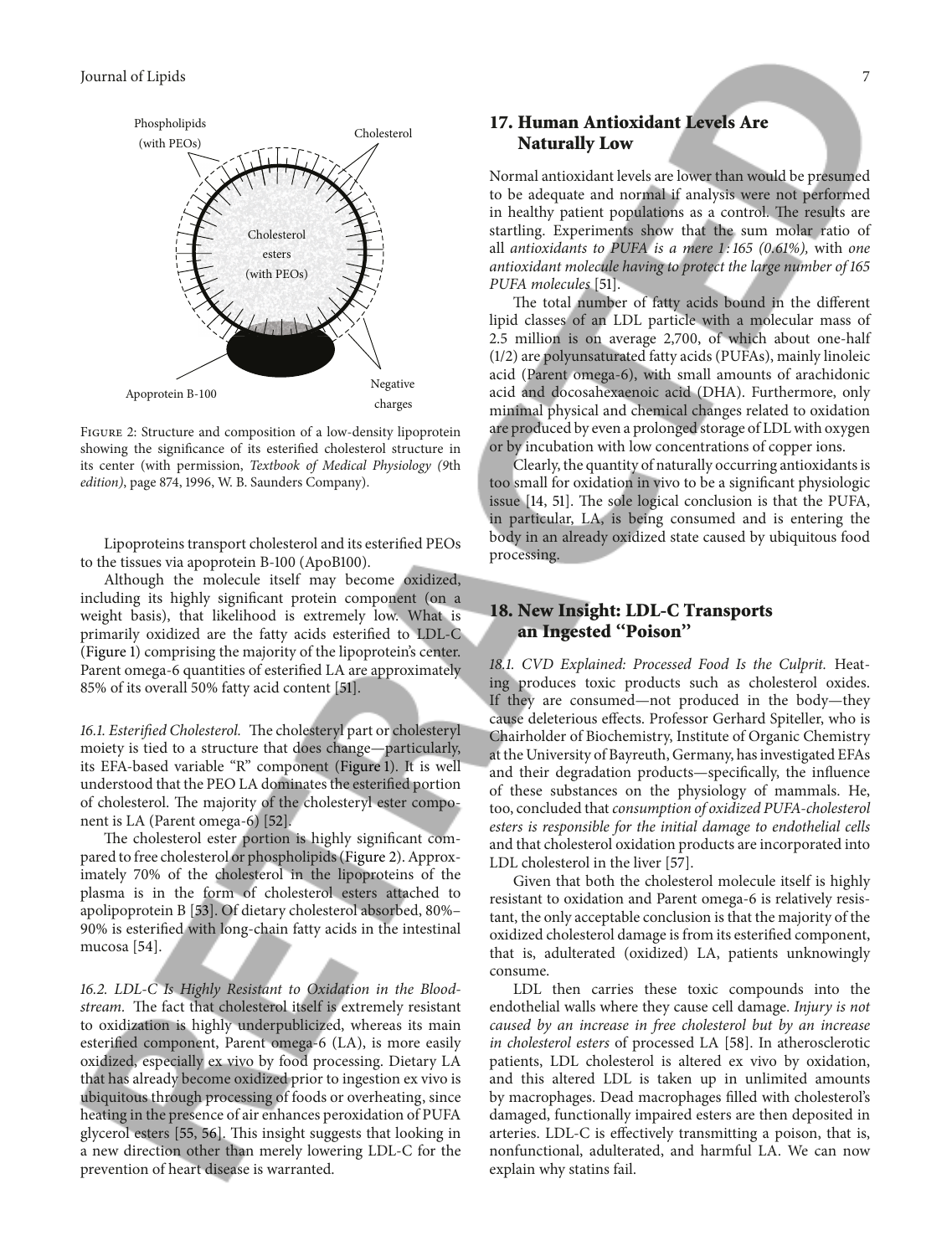*18.2. Statin's Failure Explained.* From the pharmaceutical company's own admission, the number needed to treat (NNT) for statins is no better than 60 over a 5-year period. This means that 60 patients would need to be treated for 5 years to see 1 positive outcome—*a 98.3% (59/60) failure rate*. Researchers ofen say that the NNT is much higher (worse). For example, JUPITER had an NNT of 95, meaning a 99% failure rate [59].

By statin's lowering of LDL-C, its esterifed PEO component is also lowered, both adulterated (good outcome) and fully functional (bad outcome). This is problematic and precisely explains why statins do not work. By focusing on the ex vivo LA that has already become oxidized prior to ingestion through processing of foods, cooking, or overheating, a solution can be found to mitigate this damage.

## **19. Investigating Oils with respect to Arterial Health: IOWA Screening Experiment**

A seminal screening experiment was conducted in 2010 comparing the efectiveness of PEO in increasing arterial compliance (flexibility) against fish oil [60]. This is a broadbased population screening—the most realistic population to see efectiveness, if any.

Arterial compliance is the most accurate physiologic assessment of a subject's cardiovascular health. Photoplethysmography is utilized with computer analysis of the (volumetric) curve's second derivative obtaining an acceleration curve. This output is compared to the database consisting of prior population scans grouped by age. The highly statistically signifcant results and excellent NNTs of IOWA confrm the theoretical predictions of both the failure of fsh oil to increase arterial compliance and the signifcant (predictable) success of PEOs to improve arterial compliance across all populations.

*19.1. Marine Oils Decrease Arterial Compliance: A Bad Outcome.* The most remarkable finding was that subjects taking fish oil prior to PEOs obtained the most improvement. This was anticipated since those subjects started at a greater vascular deficit caused by the fish oil consumption.

Compared to PEOs, fsh oil users had an "11-year-older" cardiovascular system as measured by arterial compliance population scans—more than a decade's additional "hardening of the arteries" compared to their physical age.

Ceasing fsh oil use allowed the arterial system to revert to "normal" [45]. Once the vascular system was back to "normal," the expected improvement from PEOs, as shown by the other groups, was also achieved, which translated to an even greater decrease in biological age based on where they had started. Clearly, fsh oil accelerates vascular aging [60]. Marine oils are an *anti*-antiaging substance.

# **20. PEOs in Plasma, Lipids, and Esterified Cholesterol**

It is necessary to analyze the Parent and derivative content of plasma lipids (lipoproteins, triglycerides, and esterifed cholesterol) to determine the specifc "bad actor" in CVD and cancer—every country's number 1 and number 2 killers and confrm LA's prime importance. LDL's esterifed linoleic acid is the major source for lipid peroxidation products, yet linoleic acid is highly resistant in LDL against oxidation [61]. This is critically important to understand.

With all the focus on omega-3 series fatty acids, both Parent and derivative, it is signifcant to note that the *free Parent fatty acids (nonesterifed) in human plasma*, although minute in quantity, are ordinarily composed of about 15% LA (linoleic acid, Parent omega-6) and just 1% ALA (alphalinolenic acid, Parent omega-3) [61].

Derivatives such as EPA/DHA are naturally much less signifcant in quantity than LA. In sharp contrast to the high amounts of n-6 series PUFAs, n-3 series PUFAs account for only 1.8% of the fatty acids in triglycerides, 3.5% in the phospholipids, and only 1.7% (ALA is 0.5%) in cholesterol esters. This high preponderance of LA is pervasive throughout: the LA/ALA ratio in triglycerides is 23 : 1; n-3 PUFA makes up only 1-2% of fatty acids in plasma [62]. Even in the brain, LA/ALA uptake is 100 times greater in favor of that of LA [62]. In the brain, AA, an omega-6 long-chain metabolite, comprises a signifcant 10% of the brain's long-chain fatty acids. Of particular importance is that the triglyceride stores concentrate the important Parent omega-6 fatty acid.

*20.1. Importance of Parent Omega-6 and Prostaglandin Metabolites.* In human lipid physiology, Parent omega-6 and its long-chain metabolites dominate over Parent omega-3 and its long-chain metabolites. The majority of the plasma fatty acids are LA (Parent omega-6) as are the triglyceride stores (adipose tissue). The metabolites of LA-in particular, prostaglandins PGE1 and PGI2 (prostacyclin) are signifcant vasodilators. PGE1 is also the body's most potent anti-infammatory. If functional LA bioavailability is lowered, the potential for infammation will rise, leading to atherosclerosis. Weiss, for example, has noted that PGE1 (produced from functional Parent omega-6) reduces the fbrin deposition associated with the pathogenesis of atherosclerosis [63]. Membrane fuidity increases when more functional (undamaged) polyunsaturated fatty acids—in particular, linoleic acid—are available to incorporate into the membrane lipid bilayer.

Because LDL cholesterol is the transport vehicle for PEO delivery into the cell, LDL cholesterol will transport any LA into cells—defective or not—such as oxidized or trans entities. Mitigating the damage caused by extensive ex vivo intake of already oxidized LA is possible by supplemental ingestion of fully functional, unadulterated, nonoxidized LA.

# **21. Physiologic Excess of Omega-3 Series Fatty Acids Is Harmful, Decreasing Critical Omega-6 Series: Increases in CVD, Diabetes, and Cancer Are Expected**

It was understood decades ago that consumed physiologic excess of omega-3 series PUFA is detrimental. Burns and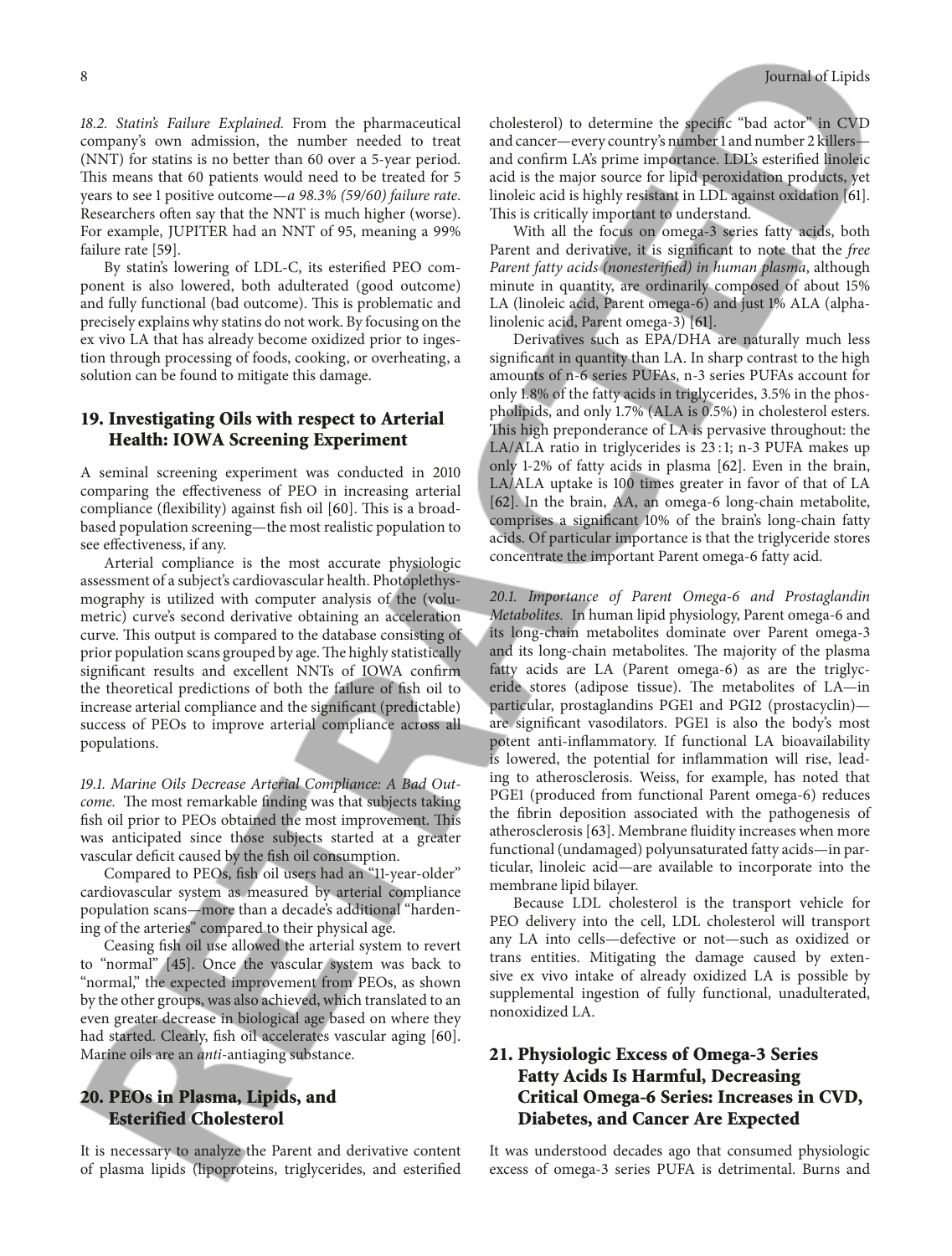Spector showed that the capacity of endothelial cells relevant to carcinomas—and macrophages to release prostaglandins is reduced when they accumulate n-3 polyunsaturated fatty acids [64]. This is important because prostaglandins produced from PUFAs—in particular, Parent omega-6 (LA)—reduce the adhesion of tumor cells to microvascular endothelium. Most importantly, *fsh oil is known to decrease critical anti-infammatory PGE1 output in proportion to the amount of EPA/DHA consumed* [65].

*21.1. Marine Oils Raise Resting Blood Glucose Levels and Blunt the Insulin Response Causing Insulin Resistance.* Diabetes has become the world's number 1 epidemic. China has recently surpassed the USA in percentages of diabetics. Spontaneous autooxidation of blood glucose is a signifcant cause of diabetic patients' elevated increased risk of CVD. China has recently surpassed the USA in percentages of diabetics, and their consumption of marine oils keeps rising  $[66]$ . The negative impact marine oils have on diabetes, both Type I and Type II, is staggering.

Spontaneous autooxidation of blood glucose is a significant cause of diabetic patients' elevated increased risk of CVD, and marine oils increase plasma glucose levels. Both fsh oil supplements and even "oily fsh" itself are highly problematic for diabetics. In 2011, researchers looked at the efects on Type II diabetic patients consuming more fsh. Only from *nonfatty* fish, containing more Parent omega-6 and much *less EPA/DHA*, did the experiment show *signifcantly decreased blood sugar* (good outcome). Further, those who ate "fatty" fsh saw a decreased insulin output of 21% (bad outcome) compared to those not eating "fatty" fsh [67].

*"Fatty" fsh (containing more EPA/DHA), not a supplement, caused the elevated blood glucose*. EPA/DHA fsh oil supplements cause elevated blood glucose and blunt the insulin response in diabetics. This deleterious finding was known years ago [68, 69]. Since "fatty/oily" fsh caused the same deleterious efects as those of the supplement, the only logical conclusion is that fsh oil—in any form—is harmful to any diabetic. Diabetes is America's number 1 epidemic and both oily fsh and fsh oil supplements exacerbate the condition. Furthermore, marine oils negatively impact the cellular membrane causing elevated insulin resistance. Because marine oils are known to displace critical Parent omega-6 in the cell membrane, this harmful effect is predictable. This issue impacts all tissue as shown below. Furthermore, it is well known cancer cells utilize glucose as their prime metabolic substrate (fuel). Oily fsh and marine oil supplements—by allowing much greater blood glucose levels—both exacerbate patients' existing cancer metabolism and metastatic potential [40]. This effect is the opposite of any treatment's desired outcome.

*21.2. Potential Brain Developmental Issue: Fish Oil Displaces Critical Omega-6 Metabolites Harming Tissue Structure.* Importantly, fsh oil potentially damages the brains of both infants and adults because critical omega-6 series metabolites are displaced [46]. This is another reason why fish oil failed to help Alzheimer's victims in a monumentally disappointing 2010 study [70]. The medical journal's authors specifically warned against feeding fish oil to human infants. This experiment was performed in rodents, but the results are applicable to humans because EFA metabolism is similar and applicable to both mammals and rodents [47]. Systemic rises in fsh oil's EPA are largely compensated by decreased Parent omega-6 [42].

*21.3. Fish Oil Causes Decreased Prostacyclin Production, Increasing CVD.* Prostaglandins (hormone-like substances with extremely short half-lives not entering the bloodstream) are capable of both limiting thrombosis and reversing thrombosis in atherosclerotic patients [71].

Prostaglandin PGE1 is the body's most powerful antiinfammatory and vasodilator and prostacyclin (PGI2) is a vasodilator and prevents both platelet adhesion and aggregation. These are both omega-6 metabolites.

Fish oil increases *endothelial* platelet aggregation in heart patients [72]. In patients with atherosclerosis, prostacyclin (produced in endothelial tissue) biosynthesis fell by a mean of 42% during the fsh-oil period (extremely bad outcome). Synthesis of the platelet agonist thromboxane A2 (produced in the platelets) declined by 58% (good outcome). This may frst appear to be a reasonably successful intervention, but that analysis would be incorrect for the following reason: atherosclerotic patients require increased intimal PGI2 output, as vessel wall thrombogenicity, and not reduced platelet adhesion, is a much more signifcant factor for minimizing thrombosis [73]. Furthermore, template-bleeding times were significantly prolonged in all fish-oil-consuming patients (bad outcome).

# **22. Association of Increased Marine Oils and Multiple Pathophysiologic Diseases**

*22.1. Skin Cancer Has Become Epidemic as Fish Oil Supplement Consumption Increases and Results in Epidemics of Pathophysiologic Incorporation of DHA into Epithelial Tissue. The fol*lowing associative speculation about marine oil's deleterious efects in the development of epithelial-based skin cancers requires confrmation. However, the physiologic/biochemical metabolic pathways detailing this conclusion are strong. Fish oil produces a pathophysiology in epithelial tissue, potentially leading to skin cancer. Likewise, adenocarcinoma of the prostate develops from aberrant epithelial cells. Are these conditions related? Logic tells us they are. We know there are no Parent omega-3 or omega-3 derivatives like EPA/DHA naturally occurring in epithelial tissue [12, 13]; therefore, any incorporation is supraphysiologic. Epithelial tissue's longchain fatty acid composition is exclusive to Parent omega-6 (LA).

*22.2. Increased Carcinoma with Increased Marine Oil Consumption: A Causal Relationship.* A very strong melanoma/ fish oil consumption association warrants attention. Skin cancer rates and fsh oil consumption are both increasing. This is a very troubling (worldwide) association that must be addressed. Based on established physiology, it is predictable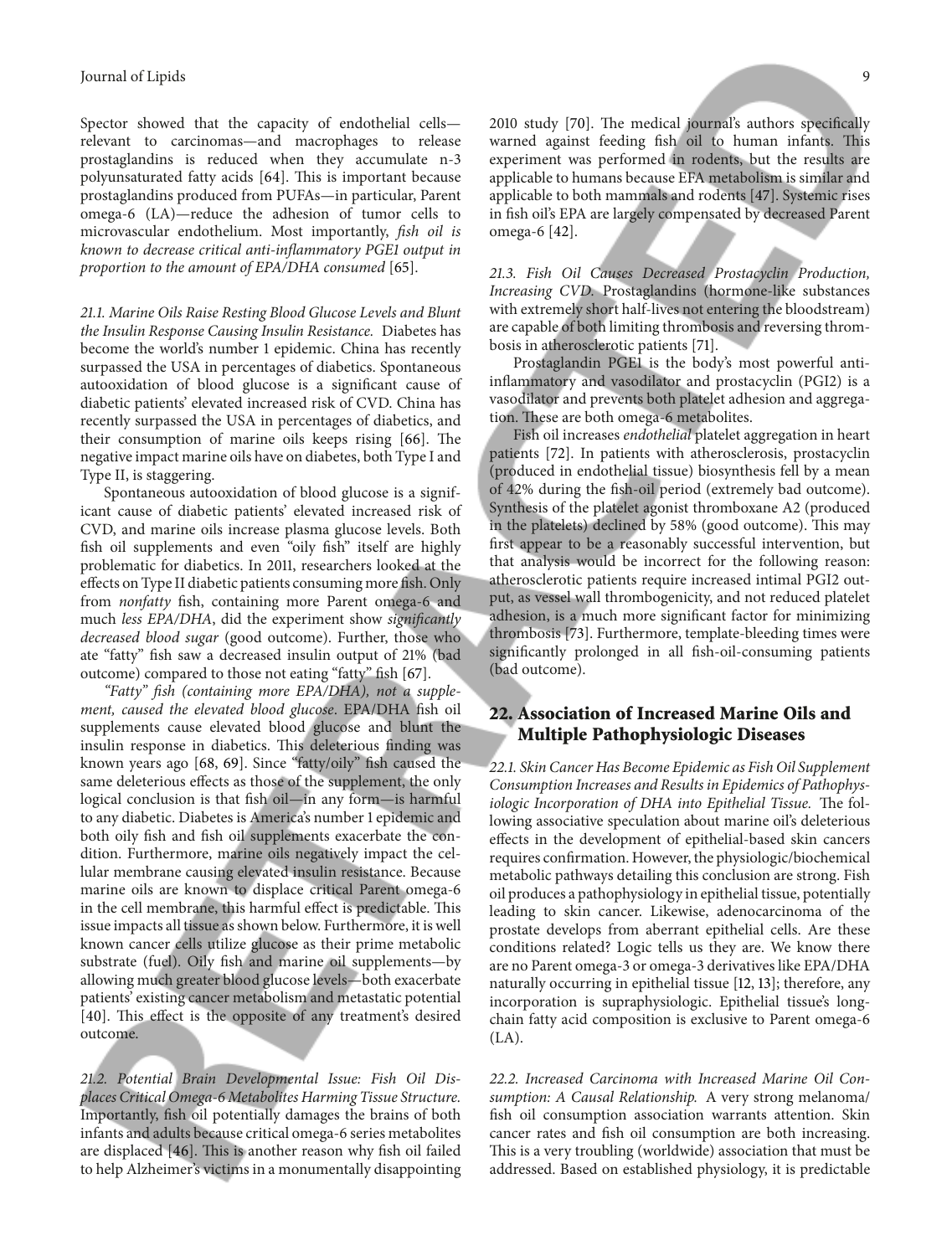that the countries consuming the most fsh-oil supplementation will contract skin cancer and prostate cancer the most and they do, as will be shown later in this section. There are three quantitative EFA physiologic facts that must be understood in determining the defnitive cause-efect relationship with fish oil use and cancer contraction. (A) There is neither Parent omega-3 (ALA) nor omega-3 long-chain metabolites (EPA/DHA) in epithelial tissue [12, 13]. (B) Each of the body's 100 trillion cells is comprised of a lipid bilayer with very little EPA/DHA, but signifcant LA and ALA (25– 33%)—excepting those in epithelial tissue which is exclusively comprised of Parent omega-6 only (LA) [48, 49, 74, 75]. The same is true for the mitochondrion, except containing less ALA. Again, there is a physiologically negligible amount of EPA/DHA [49, 50]. We know *excess EPA/DHA displaces the main fatty acid in the membrane, Parent omega-6 (LA)* [46]. Is the (forced) incorporation of the derivatives EPA/DHA—by consumed supraphysiologic amounts—into epithelial tissue a direct cause of the increased skin cancer and therefore all epithelial-related cancers? The logical answer is yes.

Dermatologists are at a loss to explain the increase in skin cancer regardless of recommendations to their patients that they have less exposure to the sun. Human physiology strongly suggests that fsh oil is a signifcant culprit. A seminal study in Norway revealed that *fsh oil signifcantly increased the risk of skin cancer*. This is highly underpublicized, but reported in the *International Journal of Cancer* in 1997. Meticulous study (confrmed by pathology and cancer registry) of over 50,000 Norwegian men and women showed approximately a 3-fold increase in melanoma in women using cod liver oil (considered a superb fish oil supplement). The study was particularly strong, based on its unbiased approach, high participation and response rate, the fact that dietary data was collected prior to the onset of cancer, and the fact that each participant had a complete followup regarding occurrences of cancer, death, and emigration. In fact, all physicians and medical professionals in Norway are required to report malignant diseases to the Cancer Registry, and 98% of these cases are confrmed with microscopic tissue analysis [76]. In Norway, where fshing is a principal industry, they did not want to see a negative fnding and it was not publicized. This study shows fish oil causing or associated with an increase in cancer—not prevention of cancer.

22.3. Epithelial (Skin) Cancers. The countries with the greatest skin cancer contraction rates, after Australia, are Scandinavia, Canada, and the United States [66]. Why is this? Marine/fsh oil sales have constantly increased over the past 15 years and it has become America's number 1 supplement, and the rest of the world quickly follows America's dietary recommendations. Are these correlations mere coincidence? No. Based on the above science, they are predictable. Given that people are in the sun less and use sunscreen more, there are few valid reasons why skin cancer rates should be increasing worldwide and, in particular, these countries.

In 2010, *Cancer Research* published a historic article linking fsh oil and increased colon cancer risk, as well as increased colitis [77, 78]. The researchers had hypothesized that "feeding fsh oil enriched with DHA to mice would

decrease the cancer risk," but they found the opposite to be true. Instead, they discovered that the mice *developed deadly, late-stage colon cancer* when given high doses of *fsh oil*. They observed *increased inflammation* and that, as a result, it only took just four weeks for the tumors to develop. This was true for mice that received the highest doses of DHA as well as those receiving lower doses. The researchers stated, "Our fndings support a *growing body of literature implicating harmful efects of high doses of fsh oil consumption in relation to certain diseases*."

The researchers were shocked because they had relied on prior "studies," not lipid (medical) science, to anticipate the efects of fsh oil. Of particular importance was that these researchers even found low doses of fsh oil to be harmful. In 2009, another signifcant journal article uncovered more problems with fsh oil use, ultimately forcing the researchers to clearly state, "The particularly high pro-metastatic effect of *dietary n-3 PUFA on S11 cells rules out the generalisation that dietary n-3 PUFA inhibit tumour growth and progression*" [79].

*22.4. Fish Oil Destroys Critical Mitochondrial Physiologic Functionality.* Oncologists understand that mitochondrial functionality is a prime factor in the prevention of cancer. Yet, fsh oil negatively impacts mitochondrial functionality. A seminal experiment appearing in *Cancer Cell* in 2006 is critical to the understanding of how fsh oil causes such alarming mitochondrial damage, emphasizing that the connection is between fish oil consumption and cancer [80]. This test was conducted on live animals, not in a petri dish. Rats were fed fish oil or beef tallow. The scientists then examined the activity of critical mitochondrial enzymes from their kidney cells. The fish-oil-fed animals suffered an incredible 85% enzyme loss, while the beef-tallow-fed animals sufered only a 45% enzyme loss.

*Fish oil caused a 40% net additional reduction in critical mitochondrial enzyme production; that is, cellular respiration in the mitochondria is highly diminished*. Why would this be expected with supraphysiologic amounts of marine oils? Cardiolipin structure is highly compromised, as described next.

*22.5. A Key Finding: All Tumors Sufer (Ofen Irreversible) Respiratory Damage.* In remarkable research sponsored by the National Cancer Institute and published in 2008 and 2009, researchers found major abnormalities in content or composition of a complex lipid called *cardiolipin* (CL), stating these abnormalities are "*found in all tumors, linking abnormal CL to irreversible respiratory injury*" [81]. Cardiolipin is a fat-based complex phospholipid found in all mitochondrial membranes, almost exclusively in the inner membrane, and is intimately involved in maintaining mitochondrial functionality and membrane integrity. It is used for ATP (energy) synthesis and consists roughly of 20% lipids [82]. Nobel Prize-winner Otto Warburg, MD, PhD, frst discovered the mitochondrial impairment/cancer causation link [40, 83–85].

With dietary marine/fsh oil supplementation and its EPA/DHA modifcation of membrane fatty acid composition, which accelerates unnatural lipid peroxidation, signifcant efects of oxidative damage to many and varied cellular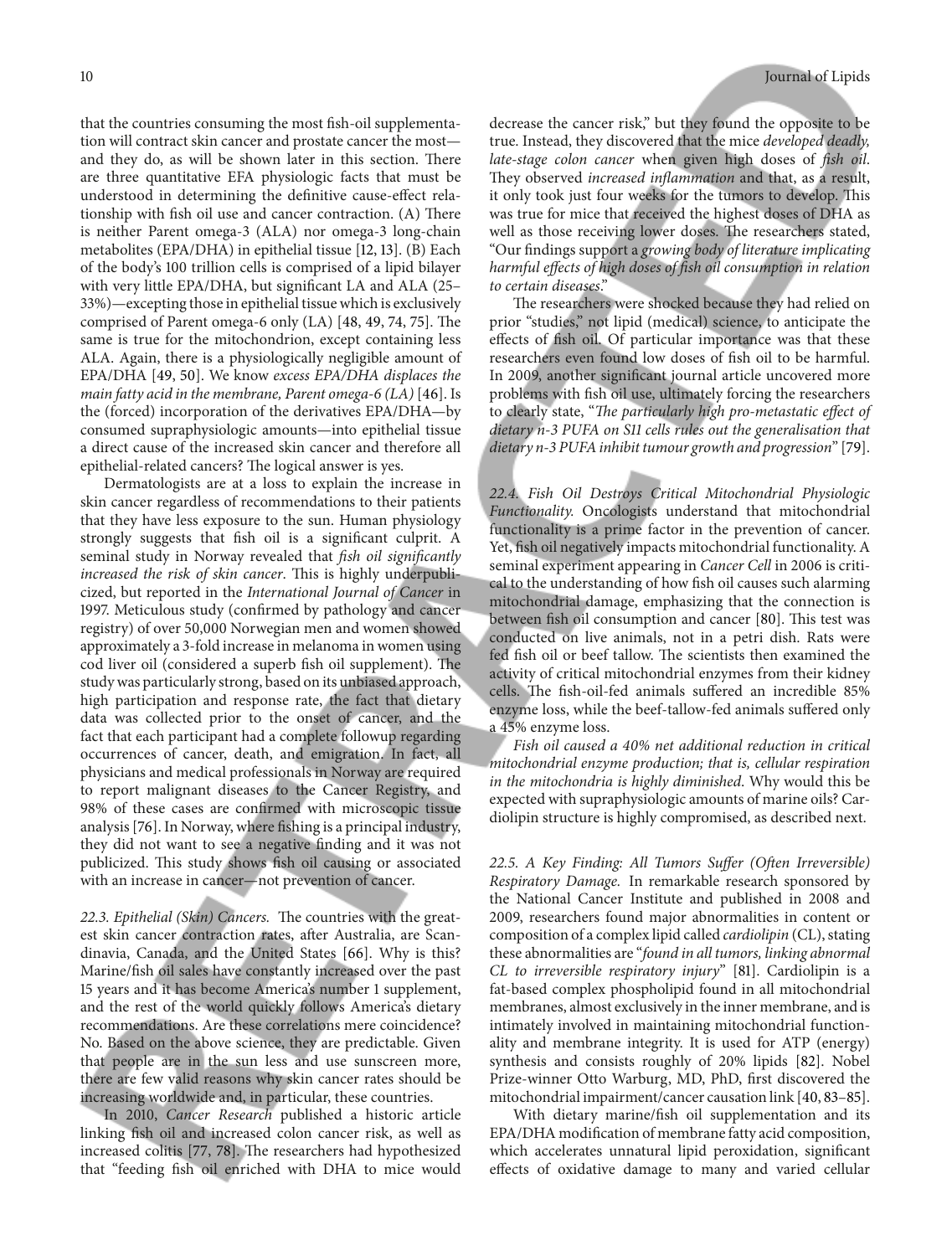macromolecules occur. For example, peroxidized cardiolipin in the mitochondrial membrane can inactivate cytochrome oxidase by mechanisms similar to those of hydrogen peroxide as well as mechanisms unique to organic hydroperoxides. Dr. Hulbert warns, "*Lipid peroxidation should not be perceived solely as 'damage to lipids,' but should also be considered as a signifcant endogenous source of damage to other cellular macromolecules, such as proteins and DNA (including mutations)*" [18].

Furthermore, the noncharged structure of aldehydes allows their migration with relative ease through hydrophobic membranes and hydrophilic cytosolic media, thereby *extending the migration distance far from the production site*. On the basis of these features alone, *these carbonyl compounds can be more destructive than free radicals and may have far-reaching damaging efects on target sites both within and outside membranes.*

Dr. Hulbert makes the importance of mitochondrial functionality clear with his statement, "The insight that the exceptionally long-living species, Homo sapiens, potentially provides for understanding the mechanisms determining animal longevity, is that the *fatty acid composition of mitochondrial membranes* may be much more important than the composition of other cellular membranes" [17]. A pharmacologic overdose of ALA metabolites exacerbates a shorter lifespan by altering the lipid (mitochondrial) membranes [23].

*Mitochondrial cardiolipin* molecules are targets of oxygen free radical attack, due to their high content of fatty acids normally containing negligible long-chain omega-3 metabolites like DHA—*unless pharmacologically overdosed* as with marine/fsh oil. Mitochondrial mediated ROS generation afects the activity of complex I, as well as complexes III and IV, via *peroxidation of cardiolipin* following oxyradical attack to its fatty acid constituents [18].

Most importantly, there is neither Parent omega-3 nor its metabolites in cardiolipin. Its main substrate is Parent omega-6 [18]. Alteration of mitochondrial structure by fsh oil was known in 1990 and published at that time in an article in the *Proceedings of the National Academy of Science*, as follows: "Phospholipase A2 activity and *mitochondrial damage* are enhanced when *mitochondrial membranes* are enriched with *n-3 fatty acids* [from marine/fsh oil]" [86].

Any cancer therapy not taking into account mitochondria efficiency and physiologic structural integrity is deficient and will fail in the long term, as Nobel Prize-winner Otto Warburg, MD, PhD, clearly demonstrated [83–85]. Others have expanded on his seminal discovery with a focus on cellular oxygenation [10, 40]. As confrmation of this fact, it is well supported that hypoxia in the prostate tumor causes greater tumor aggressiveness [87].

## **23. Furan Fatty Acids: Are Furan Fatty Acids Cardioprotective and Responsible for Any Positive Effects of Fish Consumption?**

In addition to abundant n-3 long-chain fatty acids, marine oil/fsh oil contains furan fatty acids. Furan fatty acids (F-acids) are heterocyclic lipid components with a furan

moiety in the center of the molecule, the predominate acid being F6  $(C_2,H_{38}O_3)$ . They are a large group of fatty acids characterized by a furan ring, which carries at one  $\alpha$ -position an unbranched fatty acid chain with 9, 11, or 13 carbon atoms and at the other  $\alpha$ -position a short straight-chain alkyl group with 3 or 5 carbon atoms. In most cases, two  $\beta$ positions of the furan ring are substituted by either one or two methyl residues or other group. However, F-acid without any substitutions in both  $\beta$ -positions of the furan ring has also been found (in certain seed oils). They are labeled  $F_1$ to  $F_8$  with  $F_3$  and  $F_4$  being isomers. Algae, plants, and other microorganisms which produce furan fatty acids. There are only small amounts of these and they are often quite difficult to separate from other long-chain fatty acids.

Both marine and land animals consume F-acids, thereby incorporating these fatty acids into their phospholipids and cholesterol esters. These particular fatty acids are radical scavenging and may contribute to possible benefcial properties of fish consumption [88].

Recently, it was shown that this class of fatty acids efficiently rescues brain cell death induced by oxidative stress [89]. While the protective effect was strong, it was limited to an efective range only within the cell membrane. Regardless, this is still a signifcant efect and furan fatty acids should help reduce the risk of Alzheimer's disease.

Although promising, furan acids' efectiveness has been confrmed only in limited human controlled studies [90]. The significant issue to address is whether their effectiveness is countered by the inherent ability of supraphysiologic amounts of marine oil to spontaneously oxidize—per radical induced oxidation—as discussed in prior sections. We think so. Furthermore, furan fatty acids do not negate fatty fsh's deleterious efects of elevating blood glucose and blunting the insulin response  $[67-69]$ . That is why, overall, the effectiveness of fsh/marine oil in the amounts typically recommended is harmful; in particular, by elevating blood glucose levels in cancer victims. However, if the amount of marine/fsh oil consumption is reduced signifcantly to normal physiologic levels as detailed per this review, there may be a positive role for marine oil.

#### **24. Discussion**

As demonstrated in cultures that consume fsh, its consumption is fne. However, there are many cultures with excellent health and longevity that do not consume fsh the Hunza in Pakistan, the Vicambamba high in the Andes in Ecuador, the Abhasia of the Caucasus Mountains, and—in the United States—fully vegetarian 7th Day Adventists. *Tis review speaks solely of marine oil/fsh oil supplements and the concentrated pharmaceuticals of concentrated DHA or EPA like Lovaza and Vascepa*. The medical profession is unaware or is not acknowledging the lipid science that unequivocally shows the great harm that marine/fsh oil's recommended yet supraphysiologic amounts of EPA/DHA cause. This review gives the medical community many underpublicized physiologic facts that must be known and understood as the healthcare community revisits the practice of prescribing prophylactic marine oil to patients.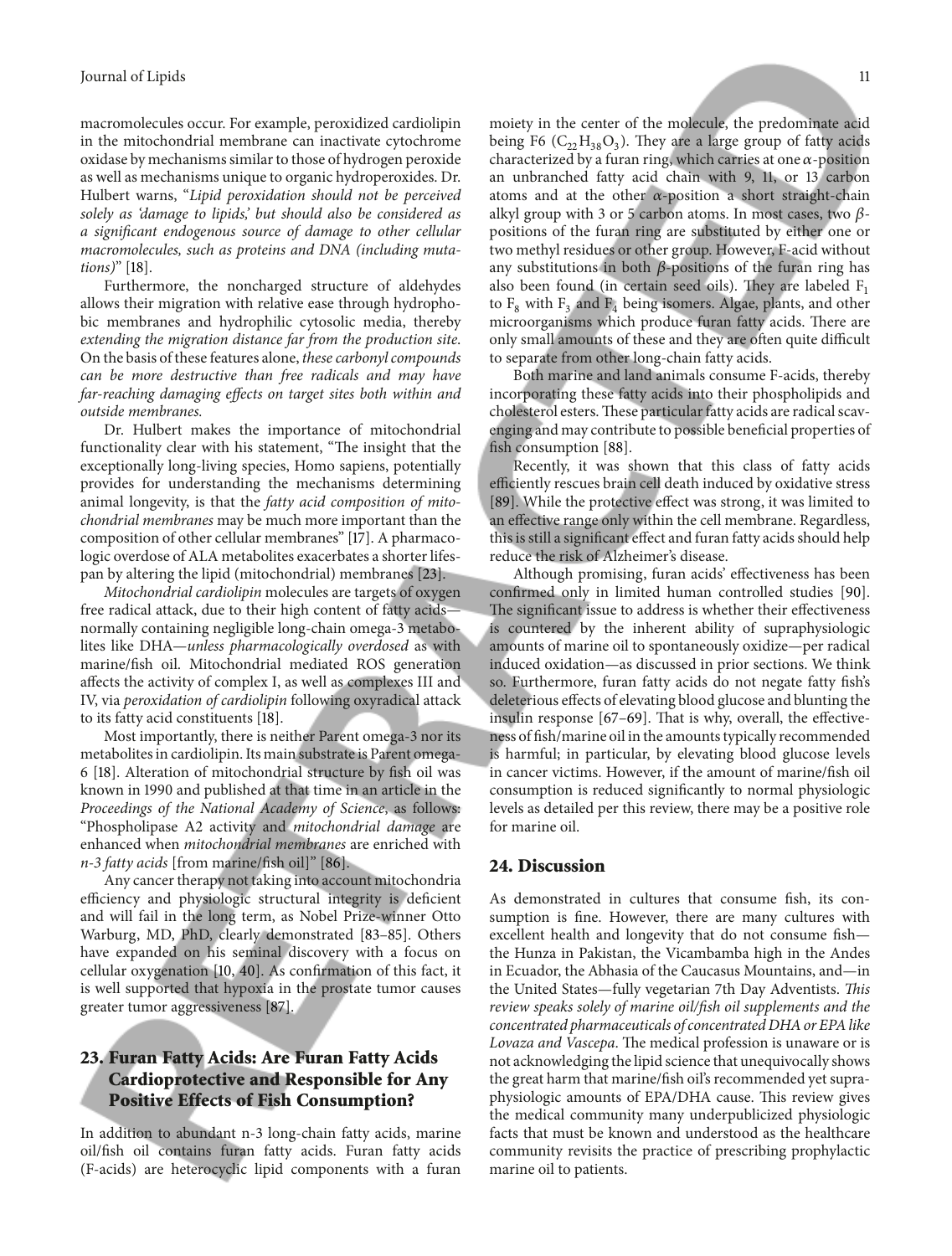Fish oil cannot work, based on human physiology and biochemistry. Humans do not live in frigid waters where an "anti-freeze" is required, that is, EPA/DHA. These so-called active components spontaneously oxidize (radical induced oxidation) at room temperature and are even more problematic at physiologic body temperatures, causing numerous deleterious aldehyde secondary/end products regardless of antioxidant levels.

It has been clearly shown that the general population does not sufer impairment of delta-6/-5 desaturation enzyme impairments, as previously thought in the 20th century.

Prostate and other cancers along with CVD are predicted to increase in patients consuming fsh oil on purely theoretical grounds, utilizing known physiology and biochemistry and they do—in particular, epithelial cancers and impaired arterial intima.

Fully functional, Parent omega-6, LA, has been shown to be critical to both cellular oxygenation and mitochondrial function. Not distinguishing an adulterated (processed) EFA against a fully functional unprocessed EFA—in particular, LA—is the prime cause of confusion leading to inconsistent clinical trials on cardiovascular disease and cancer. The criticality of distinguishing between the efects of adulterated versus unadulterated forms of LA is obvious. Failure to do so has led to the incorrect and misleading conclusion that dietary intake of LA increases CVD risk, when it is only the *adulterated* LA that does [91]. The Parent EFAs are key; food processing is the root cause of EFA-related issues. Fish-oil supplementation has nothing to do with solving this issue. Although furan fatty acids found in fsh oil are strongly radical scavenging, their quantities are too limited to counter the deleterious efects of supplemental marine/fsh oils.

#### **25. Conclusion**

Marine/fsh oil, in the supraphysiologic, prophylactic amounts ofen consumed, is harmful, possibly even more harmful than trans fats [3]. If proper physiologic amounts were utilized (<20 mg EPA/DHA), perhaps their furan acid content would be a signifcant positive factor; the concern of rampant oxidation is alleviated. Otherwise, given today's high quantities of fsh oil recommendation, we see that their furan acid component is rendered ineffective. The medical profession needs to thoroughly review highly quantitative 21st century lipid physiology and biochemistry and ofer the appropriate patient warnings. It is sincerely hoped that future researchers will approach the fsh oil controversy with a more comprehensive grasp of the lipid biochemistry and physiology involved. Science must take precedence over "studies" which are ofen open to (mis)interpretation, leading to continual reversals and inconsistent results in clinical trials.

Using the most direct and efective physiologic measure, fsh oil in the doses suggested is unequivocally shown to be an *anti*-antiaging substance, *increasing vascular "biologic aging*" by over a decade—causing "hardening of the arteries" compared to PEO consumption. *Compared to taking nothing, fsh oil decreased subjects' arterial compliance (a bad outcome), by nearly four years* [60].

Prophylactic marine oil consumption given its supraphysiologic EPA/DHA amounts—both theoretically and in clinical use—leads to increased infammation, increased CVD, and increased cancer risk.

# **Conflict of Interests**

The author declares that there is no conflict of interests regarding the publication of this paper.

#### **Acknowledgments**

The author thanks Paul F. Beatty, BA, BPHE, MBA; Robert Jay Rowen, MD; David Sim, MD; Brian Vonk, MD; Amid Habib, MD; and Marissa J. Carter, PhD, for their insightful discussions. B. S. Peskin is a consultant to numerous nutritional companies.

#### **References**

- [1] The Risk and Prevention Study Collaborative Group, "n-3 fatty acids in patients with multiple cardiovascular risk factors," *Te New England Journal of Medicine*, vol. 368, no. 19, pp. 1800–1808, 2013.
- [2] E. Topol and Heartwire, *No Beneft of Fish Oil in High Risk Patients*, 2013.
- [3] T. M. Brasky, A. K. Darke, X. Song et al., "Plasma phospholipid fatty acids and prostate cancer risk in the SELECT trial," *Journal of the National Cancer Institute*, vol. 105, no. 15, pp. 1132–1141, 2013.
- [4] T. M. Brasky, C. Till, E. White et al., "Serum phospholipid fatty acids and prostate cancer risk: results from the prostate cancer prevention trial," *American Journal of Epidemiology*, vol. 173, no. 12, pp. 1429–1439, 2011.
- [5] F. L. Crowe, N. E. Allen, P. N. Appleby et al., "Fatty acid composition of plasma phospholipids and risk of prostate cancer in a case-control analysis nested within the European Prospective Investigation into Cancer and Nutrition," *American Journal of Clinical Nutrition*, vol. 88, no. 5, pp. 1353–1363, 2008.
- [6] AREDS2 Research Group, "Lutein + Zeaxanthin and Omega-3 fatty acids for age-related macular degeneration: the Age-Related Eye Disease Study 2 (AREDS2) Randomized Clinical trial," *Journal of the American Medical Association*, vol. 309, no. 19, pp. 2005–2015, 2013.
- [7] S. M. Kwak, S. K. Myung, Y. J. Lee, and H. G. Seo, "Efficacy of Omega-3 fatty acid supplements (eicosapentaenoic acid and docosahexaenoic acid) in the secondary prevention of cardiovascular disease: a meta-analysis of randomized, doubleblind, placebo-controlled trials," *Archives of Internal Medicine*, vol. 172, no. 9, pp. 686–694, 2012.
- [8] E. C. Rizos, E. E. Ntzani, E. Bika, M. S. Kostapanos, and M. S. Elisaf, "Association between Omega-3 fatty acid supplementation and risk of major cardiovascular disease events: a systematic review and meta-analysis," *The Journal of the American Medical Association*, vol. 308, no. 10, pp. 1024–1033, 2012.
- [9] F. M. Sacks, F. H. Stone, C. Michael Gibson, D. I. Silverman, B. Rosner, and R. C. Pasternak, "Controlled trial of fsh oil for regression of human coronary atherosclerosis," *Journal of the American College of Cardiology*, vol. 25, no. 7, pp. 1492–1498, 1995.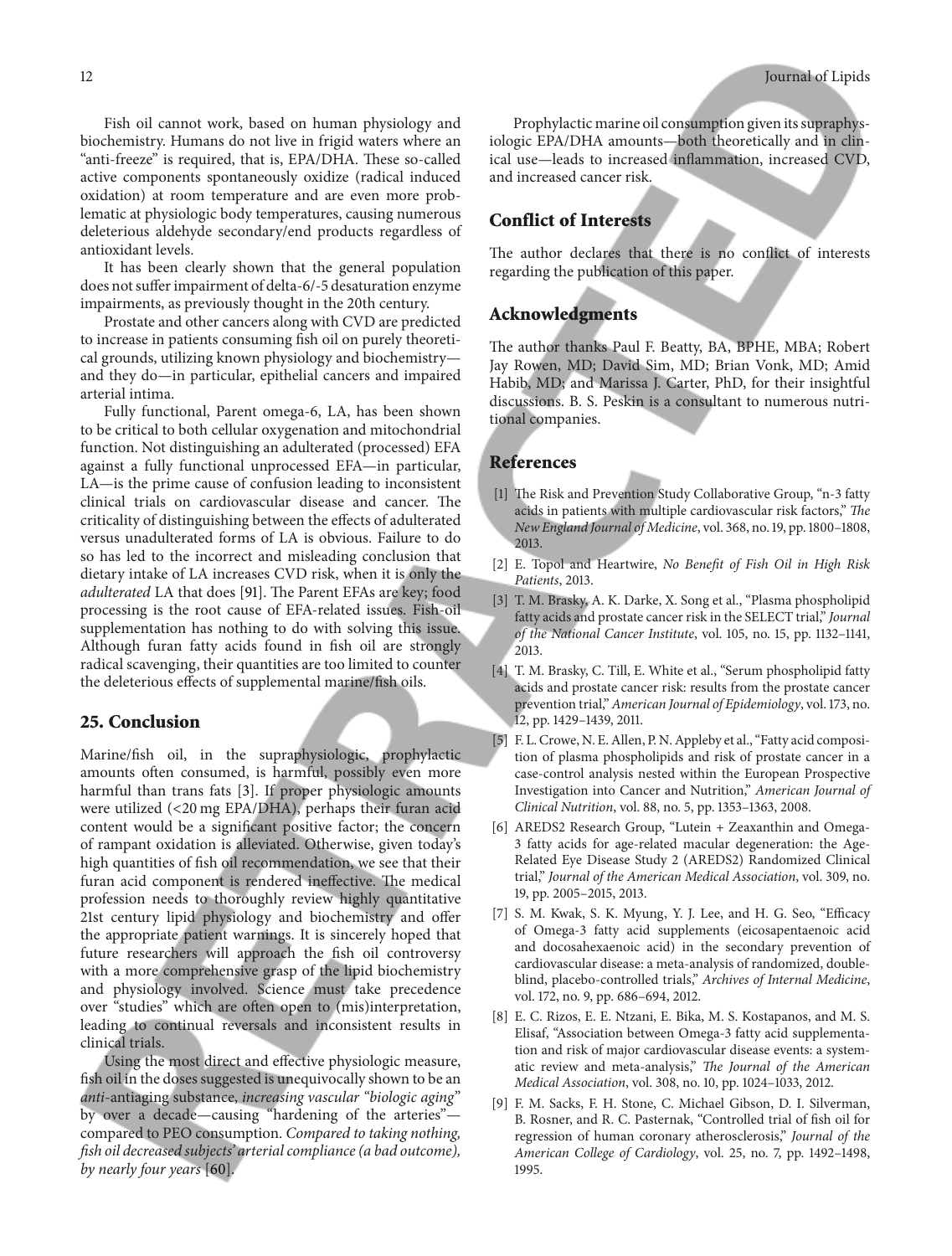- [10] I. M. Campbell, D. N. Crozier, and R. B. Caton, "Abnormal fatty acid composition and impaired oxygen supply in cystic fbrosis patients," *Pediatrics*, vol. 57, no. 4, pp. 480–486, 1976.
- [11] B. S. Peskin and M. J. Carter, "Chronic cellular hypoxia as the prime cause of cancer: what is the de-oxygenating role of adulterated and improper ratios of polyunsaturated fatty acids when incorporated into cell membranes?"*Medical Hypotheses*, vol. 70, no. 2, pp. 298–304, 2008.
- [12] R. S. Chapkin, V. A. Ziboh, C. L. Marcelo, and J. J. Voorhees, "Metabolism of essential fatty acids by human epidermal enzyme preparations: evidence of chain elongation," *Journal of Lipid Research*, vol. 27, no. 9, pp. 945–954, 1986.
- [13] A. Andersson, A. Sjödin, A. Hedman, R. Olsson, and B. Vessby, "Fatty acid profle of skeletal muscle phospholipids in trained and untrained young men," *American Journal of Physiology: Endocrinology and Metabolism*, vol. 279, no. 4, pp. E744–E751, 2000.
- [14] S. G. Young and S. Parthasarathy, "Why are low-density lipoproteins atherogenic?" *Western Journal of Medicine*, vol. 160, no. 2, pp. 153–164, 1994.
- [15] G. Spiteller, "The relation of lipid peroxidation processes with atherogenesis: a new theory on atherogenesis," *Molecular Nutrition and Food Research*, vol. 49, no. 11, pp. 999–1013, 2005.
- [16] U. N. Das, "A defect in the activity of Δ6 and Δ5 desaturases may be a factor in the initiation and progression of atherosclerosis," *Prostaglandins Leukotrienes and Essential Fatty Acids*, vol. 76, no. 5, pp. 251–268, 2007.
- [17] A. J. Hulbert, "Metabolism and longevity: is there a role for membrane fatty acids?" *Integrative and Comparative Biology*, vol. 50, no. 5, pp. 808–817, 2010.
- [18] A. J. Hulbert, R. Pamplona, R. Buffenstein, and W. A. Buttemer, "Life and death: metabolic rate, membrane composition, and life span of animals," *Physiological Reviews*, vol. 87, no. 4, pp. 1175–1213, 2007.
- [19] K. Gopakumar and M. Rajendranathan Nair, "Fatty acid composition of eight species of Indian marine fsh," *Journal of the Science of Food and Agriculture*, vol. 23, no. 4, pp. 493–496, 1972.
- [20] L. A. Piche, H. H. Draper, and P. D. Cole, "Malondialdehyde excretion by subjects consuming cod liver oil vs a concentrate of n-3 fatty acids," *Lipids*, vol. 23, no. 4, pp. 370–371, 1988.
- [21] C. Hamilton and D. Kirstein, *Does Rancidity, as Measured by Peroxide Value, Afect Animal Performance*, Darling International Inc., 2008.
- [22] J. V. Higdon, J. Liu, S.-H. Du, J. D. Morrow, B. N. Ames, and R. C. Wander, "Supplementation of postmenopausal women with fsh oil rich in eicosapentaenoic acid and docosahexaenoic acid is not associated with greater in vivo lipid peroxidation compared with oils rich in oleate and linoleate as assessed by plasma malondialdehyde and F2-isoprostanes," *American Journal of Clinical Nutrition*, vol. 72, no. 3, pp. 714–722, 2000.
- [23] S. Sethi, O. Ziouzenkova, H. Ni, D. D. Wagner, J. Plutzky, and T. N. Mayadas, "Oxidized omega-3 fatty acids in fsh oil inhibit leukocyte-endothelial interactions through activation of PPARa," *Blood*, vol. 100, no. 4, pp. 1340-1346, 2002.
- [24] S. G. Kaasgaard, G. Holmer, C.-E. Hoy, W. A. Behrens, and J. L. Beare-Rogers, "Efects of dietary linseed oil and marine oil on lipid peroxidation in monkey liver in vivo and in vitro," *Lipids*, vol. 27, no. 10, pp. 740–745, 1992.
- [25] G. Stix, "A malignant fame," *Scientifc American*, vol. 297, no. 1, pp. 60–67, 2007.
- [26] "How Asbestos Causes Cancer: Mystery Unraveled," Medical News Today, 2010, http://www.medicalnewstoday.com/ articles/193306.php.
- [27] H. Yang, Z. Rivera, S. Jube et al., "Programmed necrosis induced by asbestos in human mesothelial cells causes high-mobility group box 1 protein release and resultant infammation," *Proceedings of the National Academy of Sciences of the United States of America*, vol. 107, no. 28, pp. 12611–12616, 2010.
- [28] F. Balkwill, K. A. Charles, and A. Mantovani, "Smoldering and polarized infammation in the initiation and promotion of malignant disease," *Cancer Cell*, vol. 7, no. 3, pp. 211–217, 2005.
- [29] C. E. Lewis and J. W. Pollard, "Distinct role of macrophages in diferent tumor microenvironments," *Cancer Research*, vol. 66, no. 2, pp. 605–612, 2006.
- [30] K. E. de Visser, A. Eichten, and L. M. Coussens, "Paradoxical roles of the immune system during cancer development," *Nature Reviews Cancer*, vol. 6, no. 1, pp. 24–37, 2006.
- [31] I. B. King, A. R. Kristal, S. Schaffer, M. Thornquist, and G. E. Goodman, "Serum trans-fatty acids are associated with risk of prostate cancer in  $\beta$ -carotene and retinol efficacy trial," *Cancer Epidemiology Biomarkers and Prevention*, vol. 14, no. 4, pp. 988– 992, 2005.
- [32] J. C. Umhau, W. Zhou, R. E. Carson et al., "Imaging incorporation of circulating docosahexaenoic acid into the human brain using positron emission tomography," *Journal of Lipid Research*, vol. 50, no. 7, pp. 1259–1268, 2009.
- [33] P. L. L. Goyens, M. E. Spilker, P. L. Zock, M. B. Katan, and R. P. Mensink, "Conversion of  $\alpha$ -linolenic acid in humans is influenced by the absolute amounts of  $\alpha$ -linolenic acid and linoleic acid in the diet and not by their ratio," *American Journal of Clinical Nutrition*, vol. 84, no. 1, pp. 44–53, 2006.
- [34] N. Hussein, E. Ah-Sing, P. Wilkinson, C. Leach, B. Griffin, and D. Millward, "Physiological compartmental analysis of alphalinolenic acid metabolism in adult humans," *Journal of Lipid Research*, vol. 46, pp. 269–280, 2005.
- [35] G. Barceló-Coblijn, E. J. Murphy, R. Othman, M. H. Moghadasian, T. Kashour, and J. K. Friel, "Flaxseed oil and fsh-oil capsule consumption alters human red blood cell n-3 fatty acid composition: a multiple-dosing trial comparing 2 sources of n-3 fatty acid," *American Journal of Clinical Nutrition*, vol. 88, no. 3, pp. 801–809, 2008.
- [36] M. Plourde and S. C. Cunnane, "Extremely limited synthesis of long chain polyunsaturates in adults: implications for their dietary essentiality and use as supplements," *Applied Physiology, Nutrition and Metabolism*, vol. 32, no. 4, pp. 619–634, 2007.
- [37] A. A. Welch, S. Shakya-Shrestha, M. A. H. Lentjes, N. J. Wareham, and K.-T. Khaw, "Dietary intake and status of n-3 polyunsaturated fatty acids in a population of fsh-eating and non-fsh-eating meat-eaters, vegetarians, and vegans and the precursor-product ratio of  $\alpha$ -linolenic acid to long-chain n-3 polyunsaturated fatty acids: results from the EPIC-Norfolk cohort," *American Journal of Clinical Nutrition*, vol. 92, no. 5, pp. 1040–1051, 2010.
- [38] F. Gao, H.-W. Kim, M. Igarashi et al., "Liver conversion of docosahexaenoic and arachidonic acids from their 18-carbon precursors in rats on a DHA-free but  $\alpha$ -LNA-containing n-3 PUFA adequate diet," *Biochimica et Biophysica Acta*, vol. 1811, no. 7-8, pp. 484–489, 2011.
- [39] B. S. Peskin, "SELECT trial results explained: why fish oil, DHA and "Oily Fish" are more infammatory than harmful trans fatsexpect increased prostate cancer, epithelial cancers and CVD," *Food and Nutrition Sciences*, vol. 4, no. 11, pp. 1128–1144, 2013.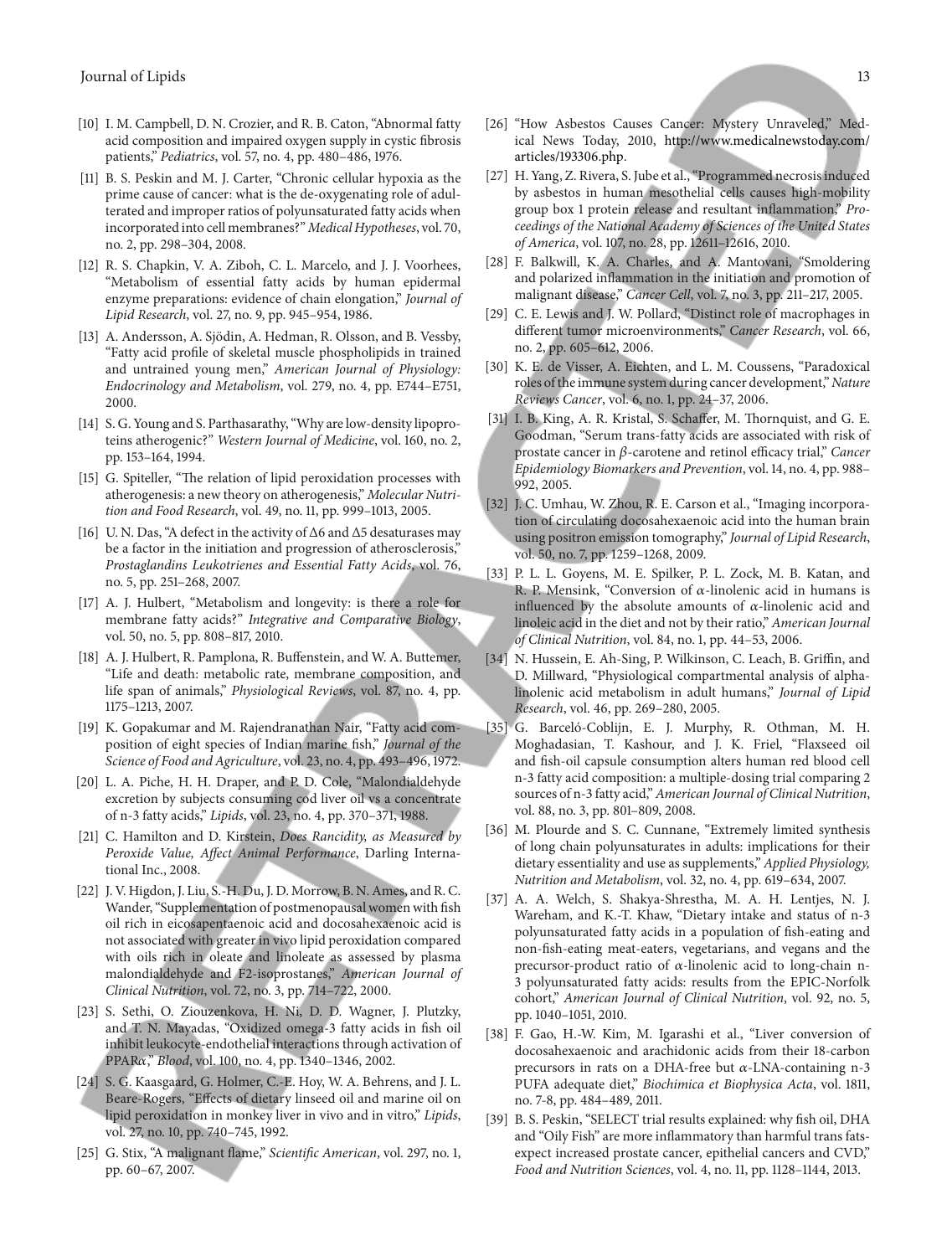- [40] B. S. Peskin and A. Habib, *The Hidden Story of Cancer*, Pinnacle Press, Houston, Tex, USA, 6th edition, 2011.
- [41] H. M. Sinclair, "Deficiency of essential fatty acids and atherosclerosis, etcetera," *The Lancet*, vol. 270, no. 6919, pp. 381-383, 1956.
- [42] M. B. Katan, J. P. Deslypere, A. P. van Birgelen, M. Penders, and M. Zegwaard, "Kinetics of the incorporation of dietary fatty acids into serum cholesteryl esters, erythrocyte membranes, and adipose tissue: an 18-month controlled study," *Journal of Lipid Research*, vol. 38, no. 10, pp. 2012–2022, 1997.
- [43] M. I. Gurr, "Dietary fatty acids with trans unsaturation," *Nutrition Research Reviews*, vol. 9, pp. 259–279, 1996.
- [44] S. K. Abbott, P. L. Else, and A. J. Hulbert, "Membrane fatty acid composition of rat skeletal muscle is most responsive to the balance of dietary n-3 and n-6 PUFA," *British Journal of Nutrition*, vol. 103, no. 4, pp. 522–529, 2010.
- [45] J. Delarue, F. Labarthe, and R. Cohen, "Fish-oil supplementation reduces stimulation of plasma glucose fuxes during exercise in untrained males," *British Journal of Nutrition*, vol. 90, no. 4, pp. 777–786, 2003.
- [46] P. E. Wainwright, Y. S. Huang, B. Bulman-Fleming et al., "The efects of dietary n-3/n-6 ratio on brain development in the mouse: a dose response study with long-chain n-3 fatty acids," *Lipids*, vol. 27, no. 2, pp. 98–103, 1992.
- [47] W. E. M. Lands, A. Morris, and B. Libelt, "Quantitative efects of dietary polyunsaturated fats on the composition of fatty acids in rat tissues," *Lipids*, vol. 25, no. 9, pp. 505–516, 1990.
- [48] B. Alberts, D. Bray, J. Lewis, M. Raff, K. Roberts, and J. Watson, *Molecular Biology of the Cell*, Garland Science, New York, NY, USA, 3rd edition, 1994.
- [49] R. Murray Jr., D. K. Granner, P. A. Mayes, and P. A. Rodwell, *Harper's Illustrated Biochemistry*, McGraw-Hill, New York, NY, USA, 26th edition, 2003.
- [50] C. Guyton and J. E. Hall, in *Textbook of Medical Physiology*, pp. 861–862, WB Saunders, Philadelphia, Pa, USA, 9th edition, 1996.
- [51] H. Esterbauer, H. Puhl, M. Dieber-Rotheneder, G. Waeg, and H. Rabl, "Effect of antioxidants on oxidative modification of LDL," *Annals of Medicine*, vol. 23, no. 5, pp. 573–581, 1991.
- [52] H. M. Sinclair, "Essential fatty acids in perspective," *Human Nutrition*, vol. 38, no. 4, pp. 245–260, 1984.
- [53] C. Guyton and J. E. Hall, in *Textbook of Medical Physiology*, pp. 872–873, WB Saunders, Philadelphia, Pa, USA, 9th edition, 1996.
- [54] K. M. Bothem and P. A. Mayes, "Cholesterol synthesis, transport, and excretion," in *Harper's Illustrated Biochemistry*, R. Murray Jr., D. K. Granner, P. A. Mayes, and V. W. Rodwell, Eds., p. 235, McGraw-Hill, New York, NY, USA, 26th edition, 2003.
- [55] W. B. Zhang, P. B. Addis, and T. P. Krick, "Quantifcation of  $5\alpha$ -cholestane-3 $\beta$ , 5, 6 $\beta$ -triol and other cholesterol oxidation products in fast food French fried potatoes," *Journal of Food Science*, vol. 56, no. 3, pp. 716–718, 1991.
- [56] W. Korytowski, G. J. Bachowski, and A. W. Girotti, "Photoperoxidation of cholesterol in homogeneous solution, isolated membranes, and cells: comparison of the 5 alpha- and 6 betahydroperoxides as indicators of singlet oxygen intermediacy," *Photochemistry and Photobiology*, vol. 56, no. 1, pp. 1–8, 1992.
- [57] G. Spiteller, "Is atherosclerosis a multifactorial disease or is it induced by a sequence of lipid peroxidation reactions?" *Annals of the New York Academy of Sciences*, vol. 1043, pp. 355–366, 2005.
- [58] G. Spiteller, "Peroxyl radicals: inductors of neurodegenerative and other inflammatory diseases. Their origin and how they transform cholesterol, phospholipids, plasmalogens, polyunsaturated fatty acids, sugars, and proteins into deleterious products," *Free Radical Biology and Medicine*, vol. 41, no. 3, pp. 362–387, 2006.
- [59] B. S. Peskin, D. Sim, and M. J. Carter, "The failure of vytorin and statins to improve cardiovascular health: bad cholesterol or bad theory?" *Journal of American Physicians and Surgeons*, vol. 13, no. 3, pp. 82–87, 2008.
- [60] B. S. Peskin, "Why fsh oil fails to prevent or improve CVD: a 21st century analysis," *Food and Nutrition Sciences*, vol. 4, no. 9A, pp. 76–85, 2013.
- [61] H. Esterbauer, G. Jurgens, O. Quehenberger, and E. Koller, "Autoxidation of human low density lipoprotein: loss of polyunsaturated fatty acids and vitamin E and generation of aldehydes," *Journal of Lipid Research*, vol. 28, no. 5, pp. 495–509, 1987.
- [62] A. A. Spector, "Plasma free fatty acid and lipoproteins as sources of polyunsaturated fatty acid for the brain," *Journal of Molecular Neuroscience*, vol. 16, no. 2-3, pp. 159–165, 2001.
- [63] C. Weiss, S. Regele, T. Velich, P. Bärtsch, and T. Weiss, "Hemostasis and fbrinolysis in patients with intermittent claudication: efects of prostaglandin E1," *Prostaglandins Leukotrienes and Essential Fatty Acids*, vol. 63, no. 5, pp. 271–277, 2000.
- [64] C. P. Burns and A. A. Spector, "Effects of lipids on cancer therapy," *Nutrition Reviews*, vol. 48, no. 6, pp. 233–240, 1990.
- [65] B. A. Nassar, M. S. Manku, and Y. S. Huang, "The influence of dietary marine oil (Polepa) and Evening Primrose Oil (Efamol) on prostaglandin production by the rat mesenteric vasculature," *Prostaglandins Leukotrienes and Medicine*, vol. 26, no. 3, pp. 253–263, 1987.
- [66] M. Stones, "China to Overtake Western Europe in EPA & DHA Oil Consumption," June 2011, http://www.nutraingredients .com/Industry/China-to-over-take-Western-Europe-in-EPA-DHA-oil-consumption.
- [67] B. E. Karlström, A. E. Järvi, L. Byberg, L. G. Berglund, and B. O. H. Vessby, "Fatty fsh in the diet of patients with type 2 diabetes: comparison of the metabolic efects of foods rich in n-3 and n-6 fatty acids," *American Journal of Clinical Nutrition*, vol. 94, no. 1, pp. 26–33, 2011.
- [68] H. Glauber, P. Wallace, K. Griver, and G. Brechtel, "Adverse metabolic efect of omega-3 fatty acids in non-insulindependent diabetes mellitus," *Annals of Internal Medicine*, vol. 108, no. 5, pp. 663–668, 1988.
- [69] P. W. Stacpoole, J. Alig, L. Ammon, and S. E. Crockett, "Dose response efects of dietary marine oil on carbohydrate and lipid metabolism in normal subjects and patients with hypertriglyceridemia," *Metabolism*, vol. 38, no. 10, pp. 946–956, 1989.
- [70] J. F. Quinn, R. Raman, R. G. Thomas et al., "Docosahexaenoic acid supplementation and cognitive decline in Alzheimer disease: a randomized trial," *Journal of the American Medical Association*, vol. 304, no. 17, pp. 1903–1911, 2010.
- [71] V. Bertele, C. Cerletti, and G. de Gaetano, "Pathophysiology of critical leg ischaemia and mode ofaction of prostaglandins," in *Proceedings of the 5th International Symposium on Prostaglandins in the Cardiovascular System*, pp. 18–26, Vienna, Austria, September 1991.
- [72] H. R. Knapp, I. A. G. Reilly, P. Alessandrini, and G. A. Fitzgerald, "In vivo indexes of platelet and vascular function during fshoil adminstration in patients with atherosclerosis," *The New England Journal of Medicine*, vol. 314, no. 15, pp. 937–942, 1986.